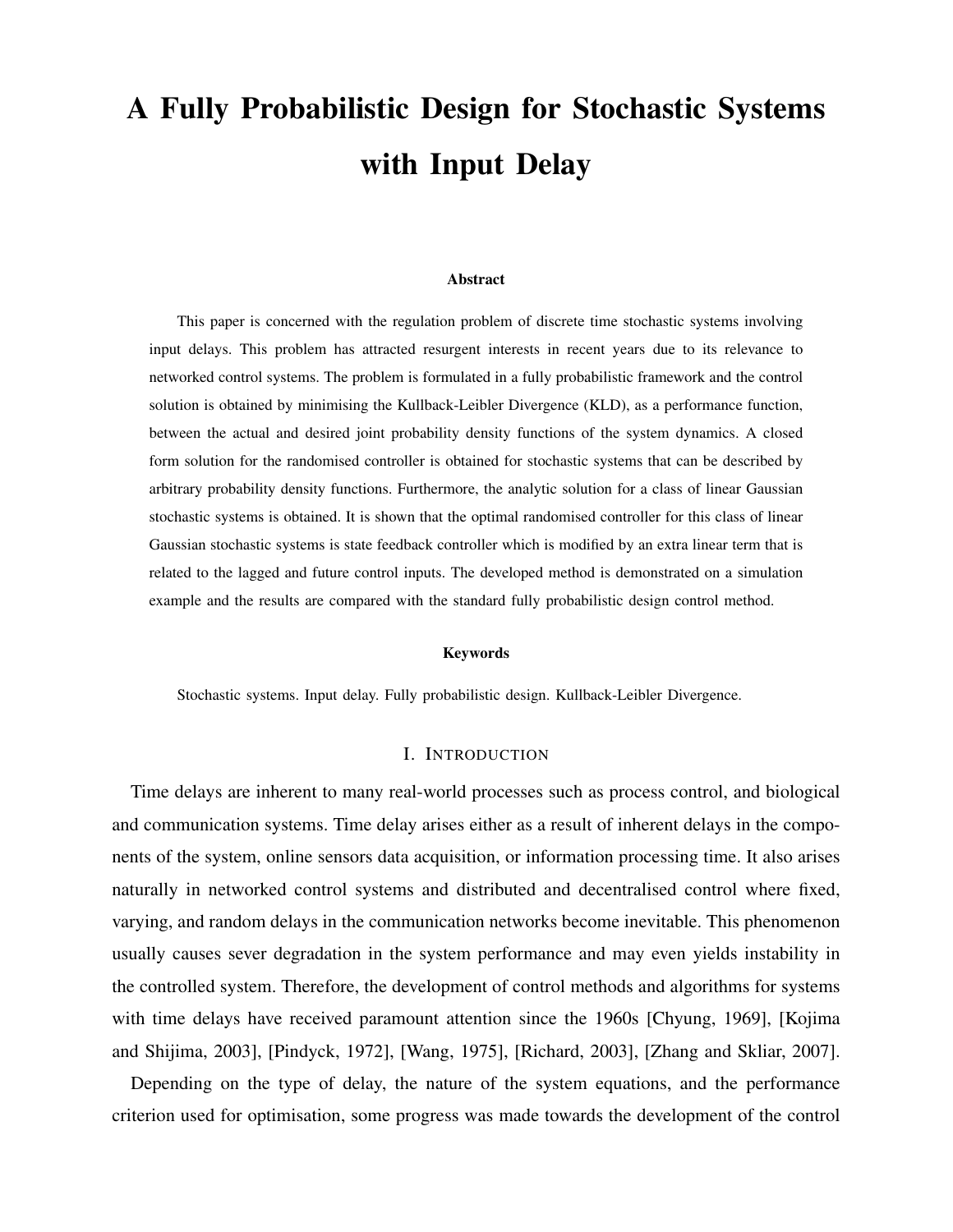solution to these delay systems. For continuous time systems the time delay problems have mostly been dealt with by the infinite dimension system theory where the controller solution is given in terms of operator Riccati equations [Delfour, 1986], [Keulen, 1993]. For example, the optimal linear quadratic regulator solution for linear systems with multiple time delays in the control input was developed in [Basin and Gonzalez, 2006]. A solution to the  $H_{\infty}$  control for systems with single input delays has been developed in [Tadmor and Mirkin, 2005]. A complete solution to the  $H_{\infty}$  control problem has been developed in [Meinsma and Mirkin, 2005] by converting the delay problem into a nested sequence of elementary problems.

On the other hand, the rapid development in digital techniques and the emerge of new fields such as networked control and congestion control have attracted attention to discrete time systems with delays. One of the well-established approaches for discrete time systems with delays is the augmentation of the system state where a delay problem is transformed into a delay free problem [Hongguo Zhao et al,2008], [Tadmor and Mirkin, 2005], [Theodor and Shaked, 1994]. This approach however, results in higher state dimension and therefore increases the computational cost which becomes a real obstacle when the system under investigation involves multiple and large delays. Other more efficient methods for optimal estimation and control have consequently been seeked and developed. Based on the maximum principle, the analytic solution for linear, deterministic, discrete time tracking control problem with multiple delays in the state and control input has been developed in [Wang, 2009]. The solution to the linear quadratic tracking problem is developed in [Pindyck, 1972] for discrete time systems with single delay in the control input. Moreover, linear quadratic control of systems with random network delays is studied in [Nilsson et al, 1998], [Hirano et al, 2005], [Zhang et al, 2005]. However, most of the previously mentioned approaches assume that the system dynamics are deterministic which is not true for most real-world processes. Real world processes are usually subjected to several sources of uncertainties including functional uncertainties, random noises and disturbances introduced by measurement devices and other surrounding environmental conditions thus, are far from being deterministic. For these systems where high levels of uncertainties and stochsticity and input and/or state delays occur simultaneously, the derivation of a control solution becomes even much more challenging. As such, a significant amount of research has been focusing on developing solutions to the stochastic control problems with delays in the input and/or the state [Huanshui Zhang et al, 2015], [Larssen, 2002], [Chang, 2011]. Despite this fact the stochastic problem with delays remains challenging and largely unsolved. In particular, a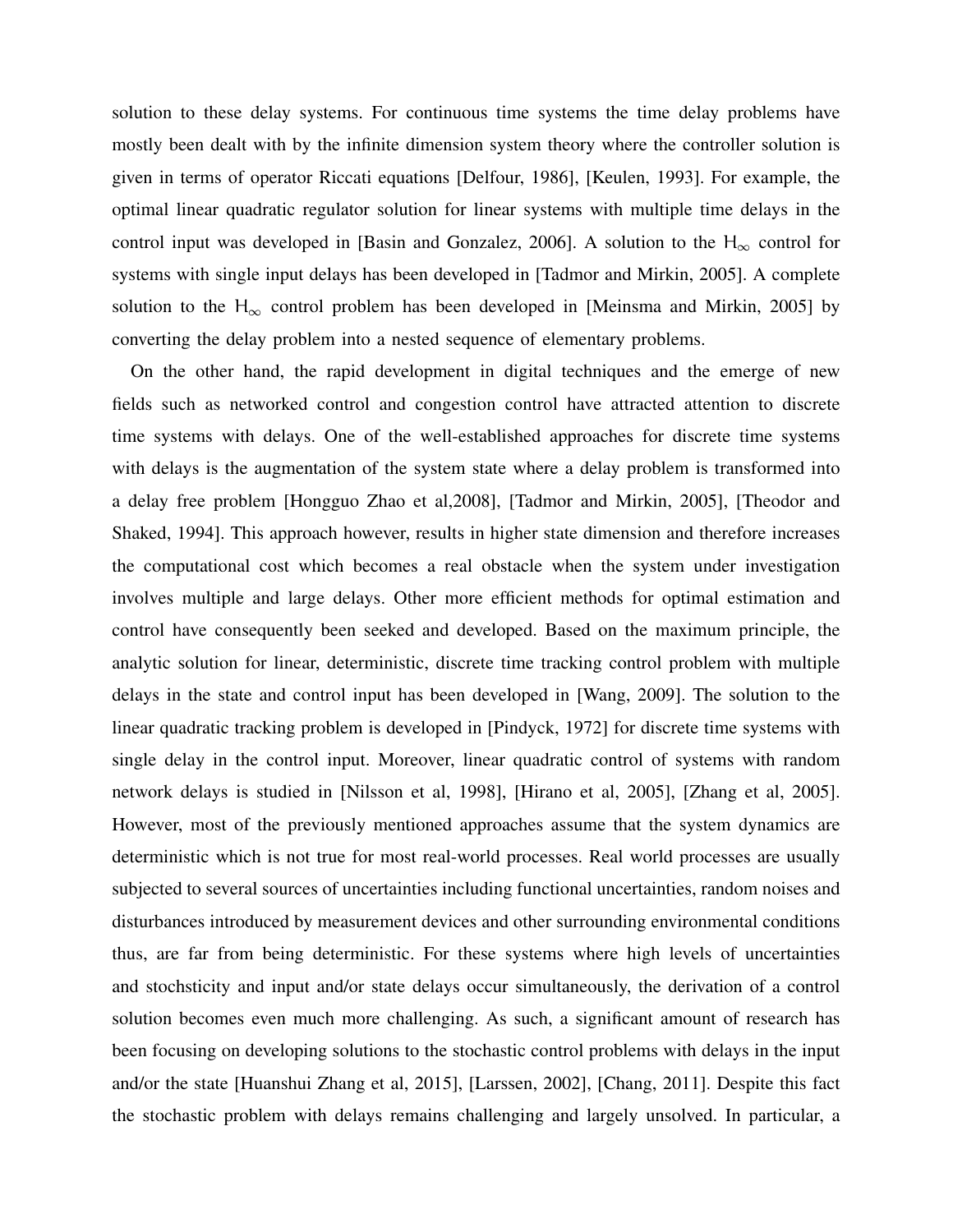general solution that considers the stochastic nature of the system dynamics and the delays in its input and/or state is still lacking.

This paper develops a general probabilistic framework for the derivation of an optimal controller for systems that are affected by stochastic noise and functional uncertainties and at the same time have time delays. The proposed framework is based on the utilisation of the Kullback-Leibler divergence between the joint probability density function (pdf) of the system dynamics and a predefined desired joint pdf as a cost function. This method is called the fully probabilistic design method (FPD). The exploitation of the Kulback-Leibler divergence yields to a randomised controller as opposed to single deterministic estimate of control laws. It also provides a systematic approach to the consideration of noise and uncertainty in the derivation of the optimal control law. The FPD method was originally proposed in [Karny, 1996], [Herzallah, 2011] to obtain a general solution for stochastic systems subject to random inputs and deterministic systems characterised by functional uncertainty with unknown pdfs. However, the FPD method insists on zero delay between the input and the system state, therefore, does not provide optimal solutions for systems with delays. As such, the objective of the current paper is to extend this FPD method and explain how a randomised controller can be derived when input delays exist. The extended method will be referred to by Time Delay FPD (TDFPD) method. We start by developing the general solution for stochastic systems with delays which can be described by arbitrary probabilistic models. The analytic solution for a class of linear stochastic discrete time systems with input delays will then be obtained and discussed in details. For this class of systems, the solution is obtained as a feedback control law, which is linear in the state and whose gain matrix satisfies a generalised Riccati equation which has its state and control input penalisation specified by the ideal distributions of the state and control input respectively. The linear state feedback control law is also modified by an additional linear term that is related to the lagged control input and future state values.

The proposed FPD framework is different and more general to what have already been established in the literature. To be more specific, although the method developed in [Huanshui Zhang et al, 2015] considered stochastic systems, the derived control law in [Huanshui Zhang et al, 2015] is deterministic as opposed to the randomised controller derived in our FPD approach. Our derived randomised controller provides complete information in the decision making process where not only a deterministic value of the control signal is estimated, but also the uncertainty around this estimation. Moreover, the derived solution in our paper is for general nonlinear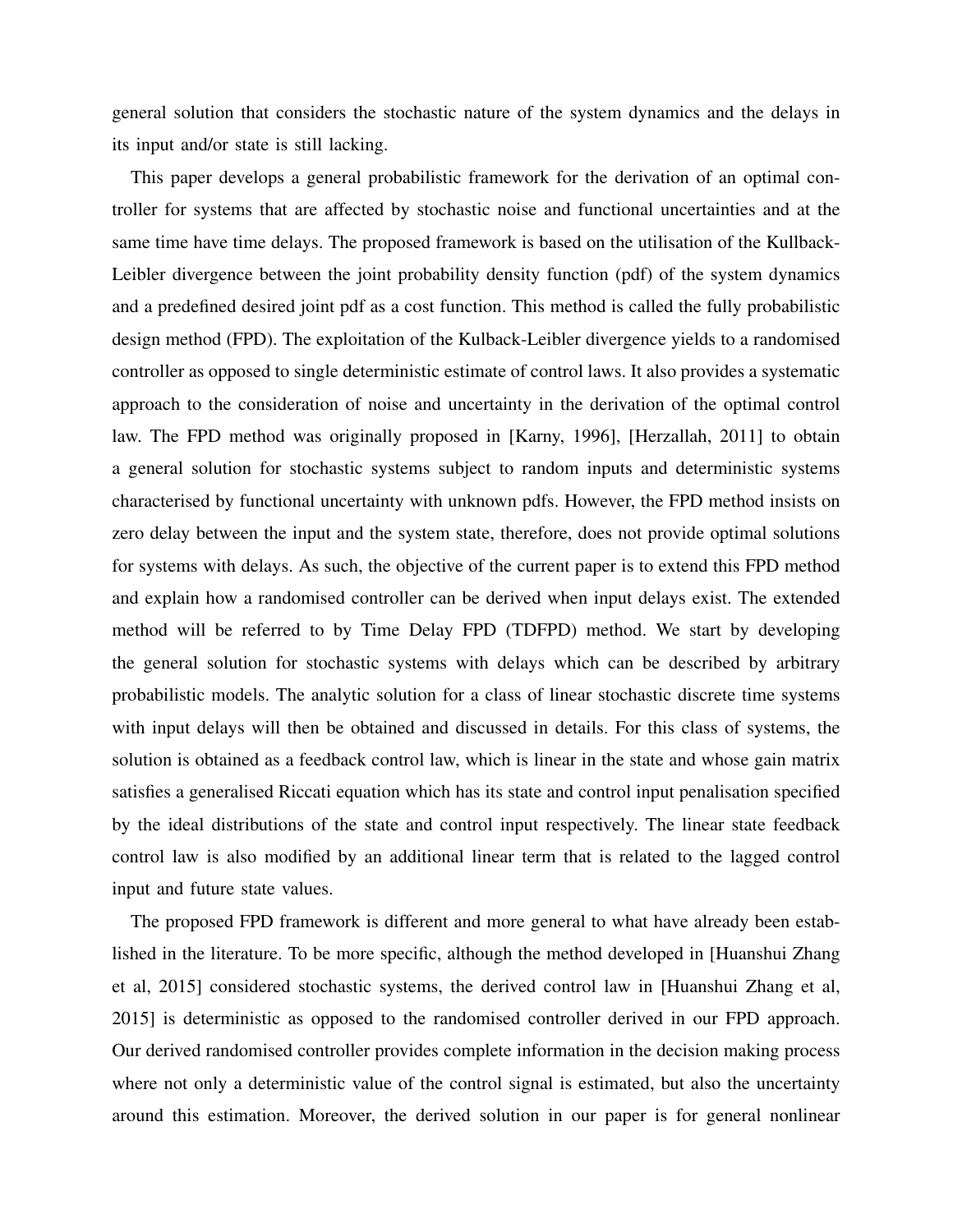systems and is not restricted by the linearity of the system. Additionally, as discussed earlier in this section, the state augmentation method [Hongguo Zhao et al,2008], [Tadmor and Mirkin, 2005], [Theodor and Shaked, 1994] increases the computational cost when the considered system has multiple delays. When the considered system is stochastic and has delays, thus needs to be dealt with using the FPD approach as followed in this paper, the computational problem from the state augmentation approach becomes more stringent and even unsolvable. This is because the FPD requires full specification of the joint density of the trajectory of the state and the control over all times. As such, we follow a different approach that facilitate the derivation of the required optimal randomised controller for delay systems. However, as will be seen from further development, since in this approach the derived solution involves time-delay and future terms in the optimal control law the approximate solution of the TDFPD need to be sought by iteratively solving the corresponding difference equations involved in the calculation of the optimal randomised controller.

To re-emphasise, compared with the existing results on the topic, the proposed framework has three distinct features. Firstly, it is a general probabilistic framework that extends the FPD approach such that it takes systems delays into consideration when deriving optimal control laws. In this framework, the system dynamics are completely characterised by their pdfs which moreover are not assumed to be known apriori, therefore are estimated online. This is opposite to most of the existing literature, where the system dynamics are described by dynamical equations which do not provide a complete characterisation for stochastic systems that operate under high levels of uncertainty and noise. Secondly, both the stochastic nature and delays in the system dynamics are considered simultaneously, and a randomised controller is obtained. Contrary to existing deterministic control laws for systems with delays, the obtained randomised controller is more explorative and provides complete information in the decision making process, therefore is the natural solution to stochastic and uncertain systems. Thirdly, although an analytic solution of the proposed method is only feasible for linear Gaussian systems, the solution can be obtained in a closed form for any linear or nonlinear stochastic system with input delays that can be described by an arbitrary pdf.

The rest of this article is organised as follows. In Section II we state the objectives of the proposed TDFPD and demonstrates its general solution. Section III applies the TDFPD control theory to a class of linear, Gaussian, Stochastic dynamical systems with input delay and derive the corresponding randomised controller. In addition, it summarises and explains the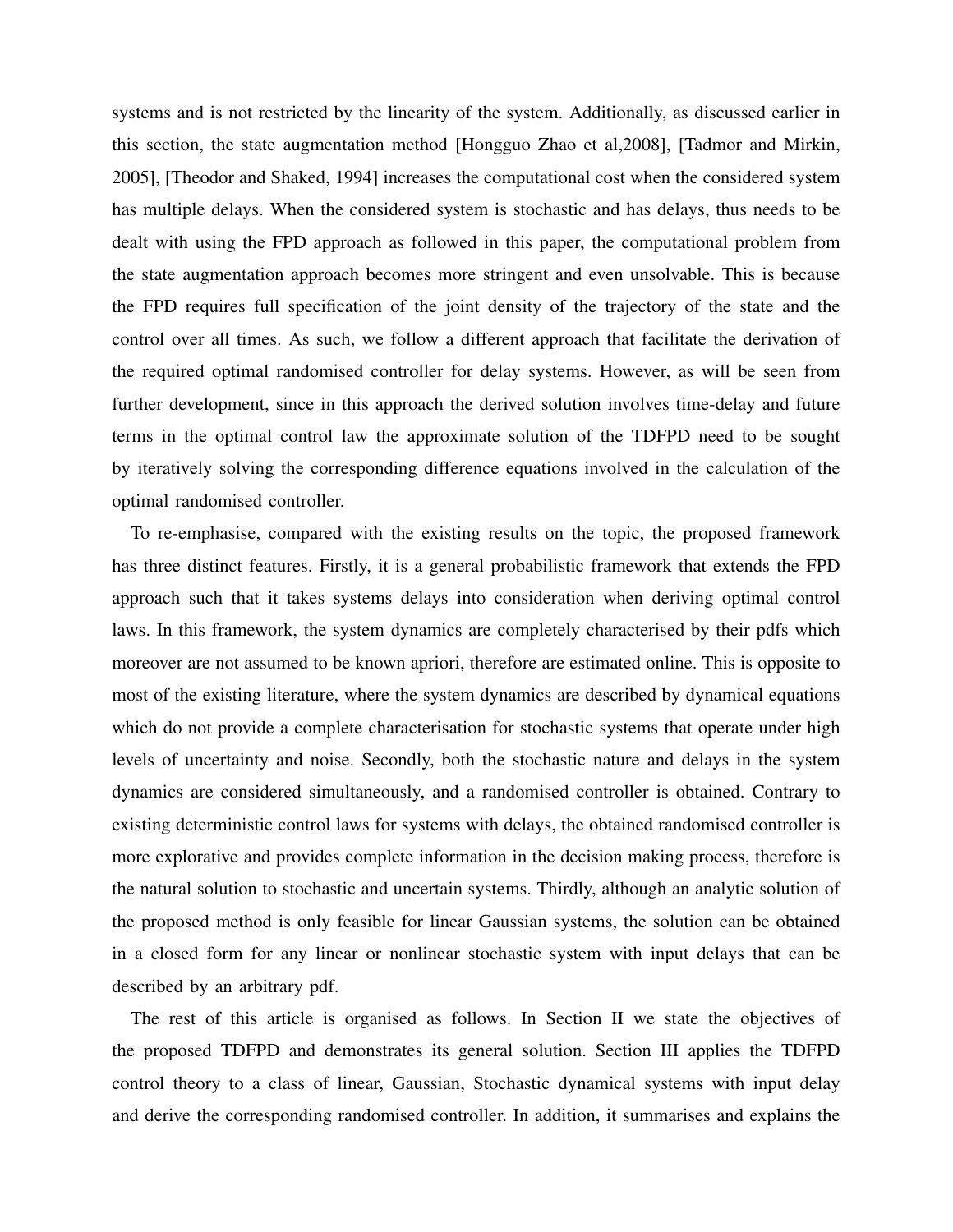numerical solution of the derived randomised controller. Section IV contains some simulation results to show the effectiveness of the proposed TDFPD controller. The conclusion is provided in Section V.

# II. TDFPD CONTROL PROBLEM FOR STOCHASTIC SYSTEMS WITH INPUT DELAYS

This section will state the control objectives and demonstrate the general solution of the TDFPD control problem for stochastic systems with input delays that can be described by an arbitrary probabilistic dynamical model.

# *A. Control Objectives of the TDFPD Control Problem*

Assume that the stochastic system can be represented at each time instant, t by the following conditional pdf,

$$
s(x_t|x_{t-1},u_t,u_{t-h}), \qquad (1)
$$

where  $x_t \in \mathbb{R}^n$  represents the system state,  $u_t \in \mathbb{R}^m$  represents the control input, and  $h > 0$  is a positive time delay. The initial values  $x_0$ ,  $u_i$ ,  $i = -h$ , ..., 0, are known. In general s(...) needs not to be known and needs not to be constrained by the Gaussian assumption. Note that because of the stochasticity of the system, the probabilistic description of the system dynamics as given in (1) provides a complete specification of the present state as a function of the previous state and present and previous control. For these stochastic systems, the objective of the TDFPD control problem is to design a randomised controller,  $c(u_t|x_{t-1}, u_{t-h})$  that minimises the Kullback-Leibler divergence between the joint pdf of the closed loop description of the system dynamics,  $f(\mathcal{X}(t, T))$  and the ideal joint pdf  $F(f(\mathcal{X}(t, T)),$ 

$$
\mathcal{D}\left(f\right|\left|^{I}f\right) \equiv \int f(\mathcal{X}(t,T)) \ln\left(\frac{f(\mathcal{X}(t,T))}{^{I}f(\mathcal{X}(t,T))}\right) d\mathcal{X}(t,T), \tag{2}
$$

where  $\mathcal{X}(\mathsf{t},\mathsf{T}) = \{x_{\mathsf{t}},\ldots,x_{\mathsf{T}},u_{\mathsf{t}},\ldots,u_{\mathsf{T}}\}$  is the closed loop observed data sequence, and  $\mathsf{T} \leq \infty$ is a given control horizon. The joint pdf of the closed loop description of the system dynamics is the most complete probabilistic description of its behaviour. For the stochastic systems with input delays given in (1), it can be evaluated using the chain rule [Peterka, 1981] as follows,

$$
f(\mathcal{X}(t,T)) = \prod_{t=1}^{T} s(x_t | x_{t-1}, u_t, u_{t-h}) c(u_t | x_{t-1}, u_{t-h}),
$$
\n(3)

where the pdf  $s(x_t|x_{t-1}, u_t, u_{t-h})$  describes the dynamics of the observed state vector  $x_t$ , and  $c(u_t|x_{t-1}, u_{t-h})$  represents the pdf of the required randomised controller as mentioned earlier.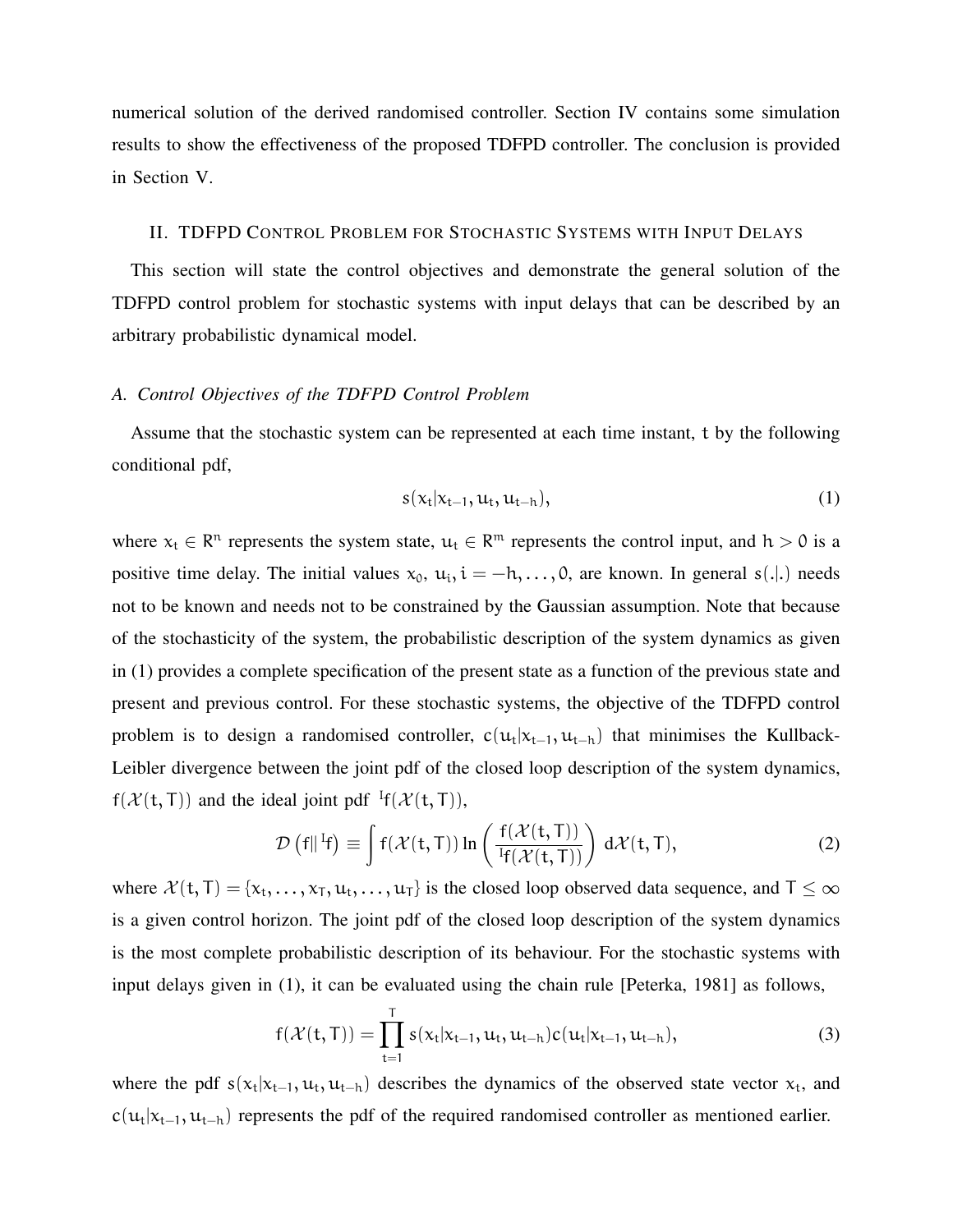Similarly, the ideal joint pdf of the closed loop data can be factorised as follows,

$$
{}^{I}f(\mathcal{X}(t,T)) = \prod_{t=1}^{T} {}^{I}s(x_{t}|x_{t-1}, u_{t}, u_{t-h}) {}^{I}c(u_{t}|x_{t-1}, u_{t-h}). \qquad (4)
$$

where the pdf  $\frac{1}{s}(x_t|x_{t-1}, u_t, u_{t-h})$  describes the ideal distribution of the system state vector  $x_t$ , and  ${}^1c(u_t|x_{t-1}, u_{t-h})$  represents the ideal pdf of the randomised controller. Given the definitions of the joint pdf of the closed loop system and the ideal pdf as specified by equations (3) and (4) respectively, minimisation of (2) can be obtained recursively by introducing the following definition,

$$
-\ln(\gamma(x_{t-1})) = \min_{c(u_{\tau}|x_{\tau-1}, u_{\tau-h})} \sum_{\tau=t}^{T} \int f(\mathcal{X}_t, \dots, \mathcal{X}_T | x_{t-1})
$$
  
 
$$
\times \ln\left(\frac{s(x_{\tau}|x_{\tau-1}, u_{\tau}, u_{\tau-h})c(u_{\tau}|x_{\tau-1}, u_{\tau-h})}{s(x_{\tau}|x_{\tau-1}, u_{\tau,h})c(u_{\tau}|x_{\tau-1}, u_{\tau-h})}\right) d(\mathcal{X}_t, \dots, \mathcal{X}_T),
$$
 (5)

for arbitrary  $\tau \in \{1, \ldots, T\}$ . Here  $\mathcal{X}_t = (x_t, u_t)$ , and  $-\ln(\gamma(x_{t-1}))$  is the optimal performance index. Justification of why the ln function is required here, can be found in Appendix B.

The definition in Equation (5) leads to the recursive formula for the cost function specified in the following theorem. This recursive formula will be used later for the derivation of the optimal randomised controller.

Theorem 1: Using the definition given in (5), the minimisation of the Kullback-Leibler divergence (2) can be performed recursively to give the following recurrence functional equation

$$
-\ln(\gamma(x_{t-1})) = \min_{c(u_t|x_{t-1},u_{t-h})} \int s(x_t|x_{t-1},u_t,u_{t-h})c(u_t|x_{t-1},u_{t-h})
$$
\n
$$
\left[ \underbrace{\ln \left( \frac{s(x_t|x_{t-1},u_t,u_{t-h})c(u_t|x_{t-1},u_{t-h})}{\frac{I_s(x_t|x_{t-1},u_t,u_{t-h})}{\frac{I_c(u_t|x_{t-1},u_t)}{ \sum_{t=1}^{t-1} \alpha_t}} - \underbrace{\ln(\gamma(x_t))}_{=partial \text{ and cost}} \right) - \underbrace{\ln(\gamma(x_t))}_{=partial \text{ and cost}} \right]
$$
\n
$$
-\underbrace{\int s(x_{t+h}|x_{t+h-1},u_{t+h},u_t)c(u_{t+h}|x_{t+h-1},u_t) \ln(\gamma(x_{t+h}))d(x_{t+h},u_{t+h}) \delta(t+h)}_{\text{optimal cost-to-go}} d(x_t,u_t),
$$

(6)

where,

$$
\delta(t+h) = \begin{cases} 0, & t = T-h, T-h+1,... \\ 1, & t = 0, 1, 2, T-h-1. \end{cases}
$$
 (7)

Proof: The proof is given in Appendix A.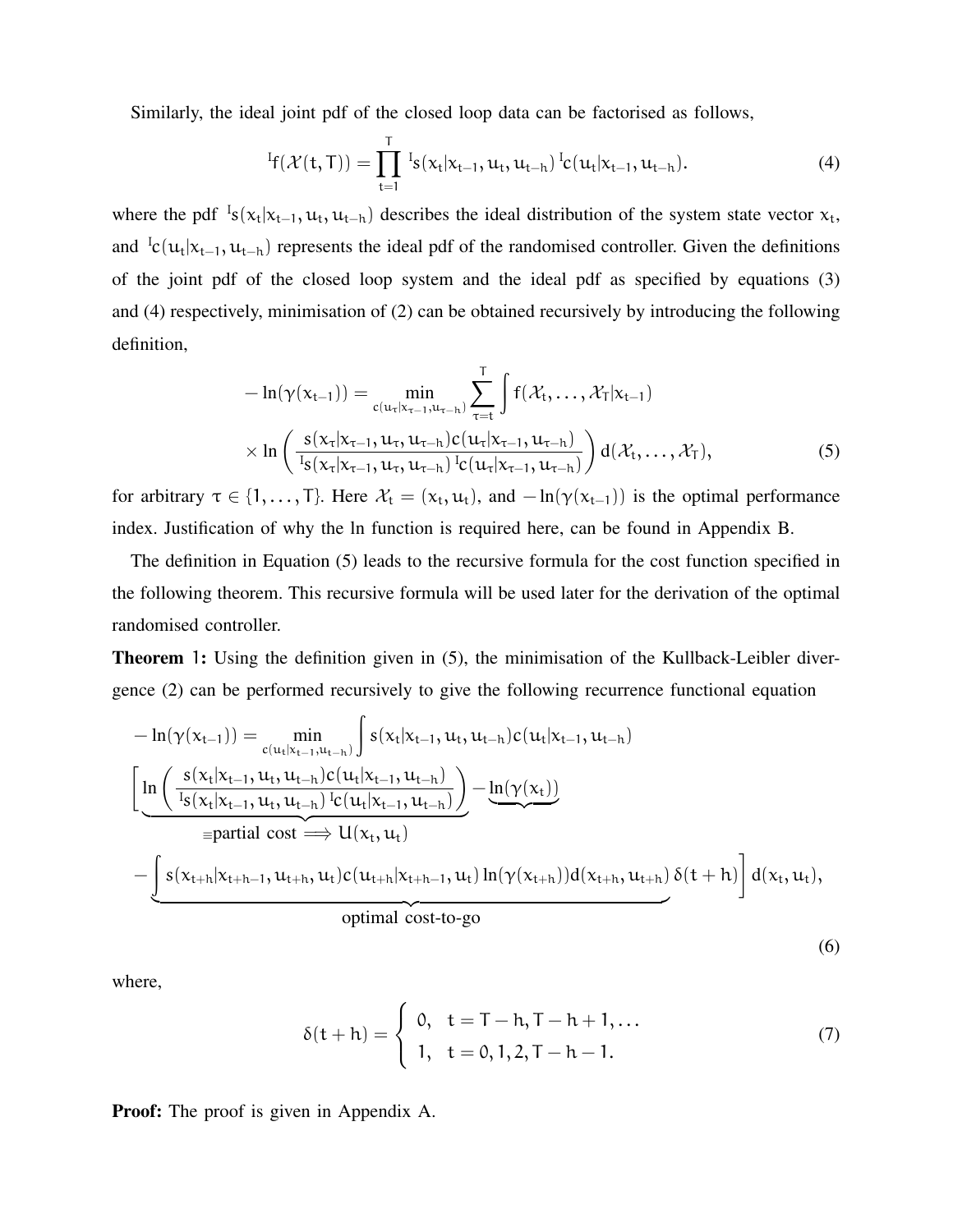# *B. Solution to the TDFPD Control Problem*

The general solution of the optimisation of the TDFPD control problem as obtained from the minimisation of the cost-to-go function with respect to control law,  $c(u_t|x_{t-1}, u_{t-h})$  can be shown to be given by the following theorem.

Theorem 2: The pdf of the optimal randomised controller minimising the cost–to–go function (6) subject to the conditional distribution of the stochastic system,  $s(x_t|x_{t-1}, u_t, u_{t-h})$  is given by,

$$
c^*(u_t|x_{t-1}, u_{t-h}) = \frac{^{I_c}(u_t|x_{t-1}, u_{t-h}) \exp\left[-\beta_1(.) - \beta_2(.) - \int c(u_{t+h}|x_{t+h-1}, u_t) \beta_3(.) \delta(t+h) du_{t+h}\right]}{\gamma(x_{t-1})},
$$
\n(8)

where,

$$
\gamma(x_{t-1}) = \int t_{c}(u_{t}|x_{t-1}, u_{t-h}) \exp\left[-\beta_{1}(u_{t}, x_{t-1}, u_{t-h}) - \beta_{2}(u_{t}, x_{t-1}, u_{t-h})\right]
$$

$$
-\int c(u_{t+h}|x_{t+h-1}, u_{t})\beta_{3}(u_{t+h}, x_{t+h-1}, u_{t})\delta(t+h) du_{t+h}\right] du_{t},
$$

$$
\beta_{1}(u_{t}, x_{t-1}, u_{t-h}) = \int s(x_{t}|x_{t-1}, u_{t}, u_{t-h})\left[\ln \frac{s(x_{t}|x_{t-1}, u_{t}, u_{t-h})}{s(x_{t}|x_{t-1}, u_{t}, u_{t-h})}\right]dx_{t},
$$

$$
\beta_{2}(u_{t}, x_{t-1}, u_{t-h}) = -\int s(x_{t}|x_{t-1}, u_{t}, u_{t-h})\ln(\gamma(x_{t}))dx_{t},
$$

$$
\beta_{3}(u_{t+h}, x_{t+h-1}, u_{t}) = -\int s(x_{t}|x_{t-1}, u_{t}, u_{t-h})s(x_{t+h}|x_{t+h-1}, u_{t+h}, u_{t})\ln(\gamma(x_{t+h}))d(x_{t}, x_{t+h}),
$$
\n(9)

**Proof:** This proposition can be proven by adapting the proof of Proposition 2 in [Karny, 2006]. Remark 1: To re-emphasise, the solution to the TDFPD as specified in Theorem 1 does not assume any specific form on the generative probabilistic model of the system dynamics. It provides a general solution for any stochastic system with input delays that can be described by an arbitrary pdf.

## III. LINEAR GAUSSIAN STOCHASTIC SYSTEMS WITH INPUT DELAYS

The theory developed in the previous section is applied here to a class of linear, Gaussian, Stochastic dynamical systems with input delay,

$$
x_t = \tilde{A}x_{t-1} + \tilde{B}u_t + \tilde{B}_1u_{t-h} + \tilde{\varepsilon}_t, \tag{10}
$$

Where  $\tilde{A}$  is the system state matrix,  $\tilde{B}$  is the control input matrix,  $\tilde{B}_1$  is the matrix of the delayed control input, and  $\tilde{\epsilon}_t$  is a zero mean Gaussian noise with covariance  $\tilde{\Sigma}$ . The parameters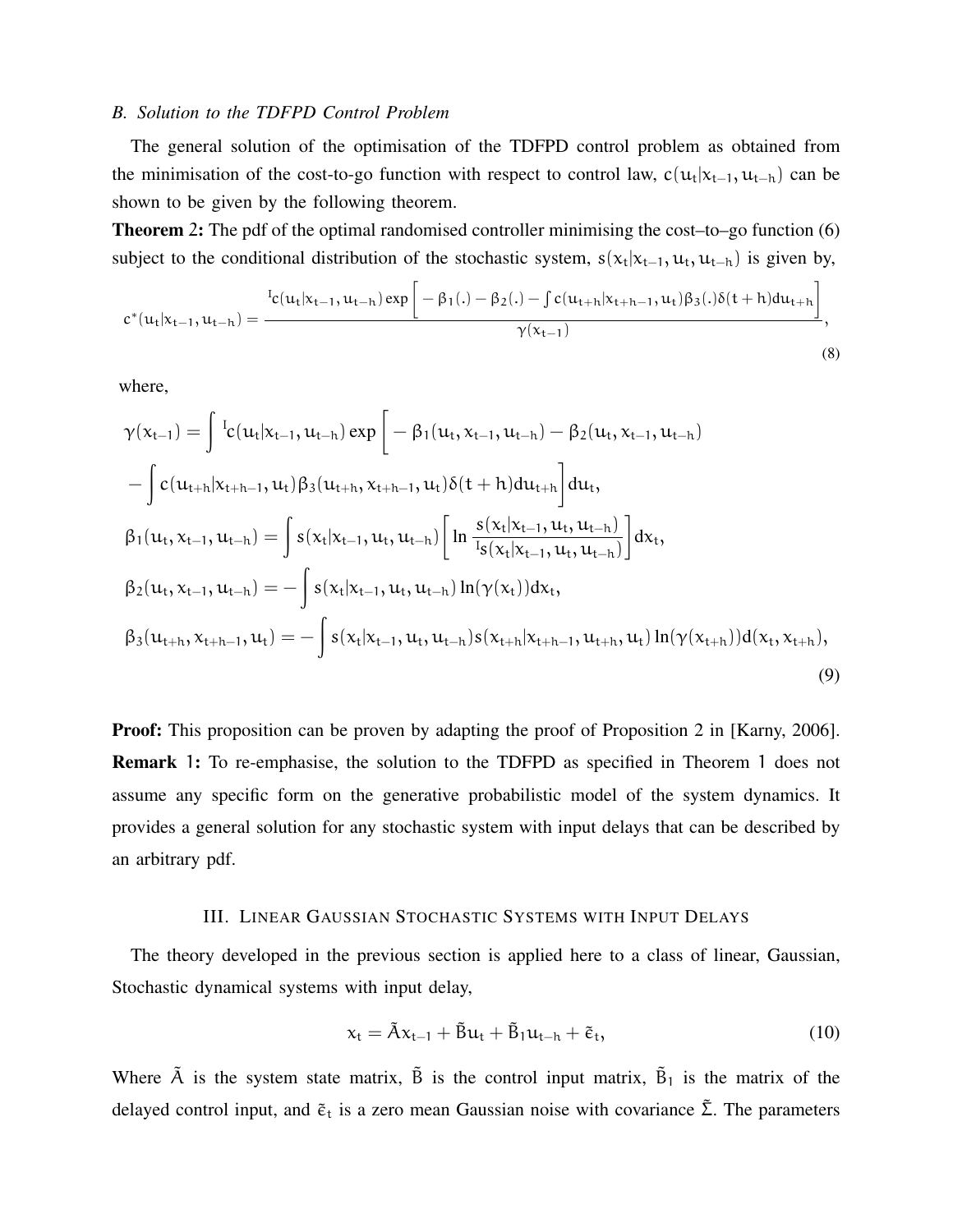of the stochastic model (10) are not known in general, thus need to be estimated. However, since the current value of the system state is affected by noise, its value cannot be completely specified by the current and previous control and previous state values. Therefore, the generative probabilistic model of the stochastic model (10) can be estimated on-line using observed data from the stochastic system dynamics to describe the probabilistic evolution of the system state. The estimation process of the generative probabilistic model will be discussed in Section III-A. There, it will be shown that the generative probabilistic model of the class of linear stochastic systems given in (10) can be estimated by a Gaussian pdf,

$$
s(x_{t}|x_{t-1}, u_{t}, u_{t-h}) = \mathcal{N}_{x_{t}}(\mu_{t}, \Sigma),
$$
  

$$
\mu_{t} = Ax_{t-1} + Bu_{t} + B_{1}u_{t-h},
$$
 (11)

where  $\mathcal{N}_{x_t}$  represents the Gaussian pdf of  $x_t$ . In addition, A, B, B<sub>1</sub> and  $\Sigma$  are the estimates of the matrices  $\tilde{A}$ ,  $\tilde{B}$ ,  $\tilde{B}$ <sub>1</sub> and  $\tilde{\Sigma}$  respectively.

The following sections will discuss the development of the analytic solution for the stochastic linear Gaussian system defined in (11) such that its state is regulated around zero, but first we discuss the estimation process of the pdf of the state of the system.

# *A. Conditional Distribution of the System State*

As discussed in Section III, the generative probabilistic model of the system state,  $s(x_t|x_{t-1}, u_t, u_{t-h})$ is unknown in reality and hence needs to be estimated. The estimation process of this probabilistic generative model is based on the use of linear optimisation methods to estimate the parameters of this model as given in equation (11), represented in the A, B, B<sub>1</sub>, and  $\Sigma$  matrices. The parameters can be estimated online where their estimates are updated at each time instant, t when a new measurement of the state value becomes available. In particular, given a new observation of the system state  $x_t$  and the prior knowledge of linear dynamics, the required model can be written as follows,

$$
x_{t} = \begin{bmatrix} A & B & B_1 \end{bmatrix} \begin{bmatrix} x_{t-1} \\ u_{t} \\ u_{t-h} \end{bmatrix},
$$
  
=  $\Theta \Phi_t$ , (12)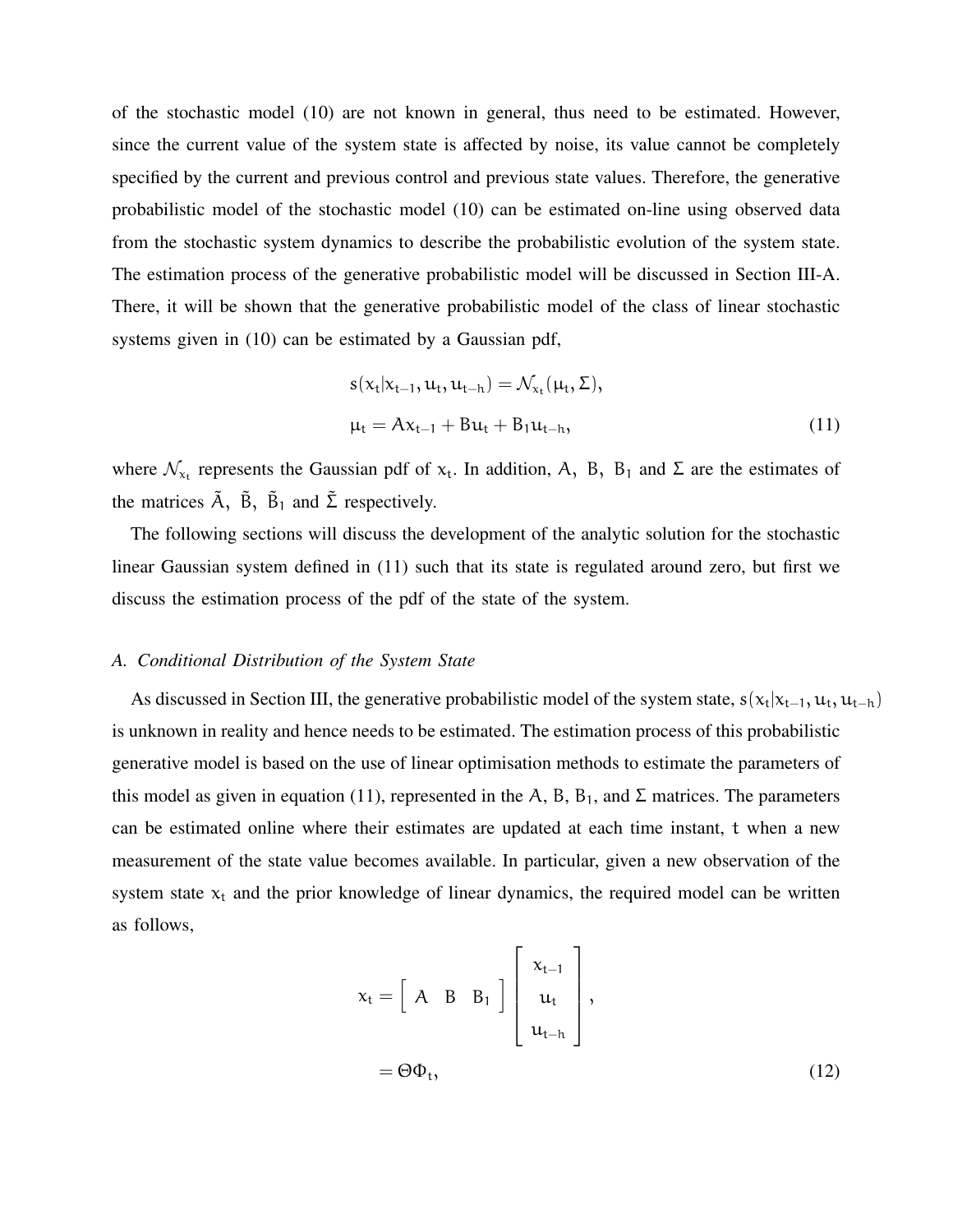where  $\Phi_t = [x_{t-1} \ u_t \ u_{t-h}]^T$ , and  $\Theta = [A \ B \ B_1]$ . Having formulated Equation (12), all observed data up to time t is used in the estimation process in order to guarantee accurate estimation of the parameters  $\Theta$ . To be more specific the observed values of the state  $x_t$  and input vector  $\Phi_t$  are retained up to time t (i.e  $x_t = [x_0, \ldots, x_t]$  and  $\Phi_t = [\Phi_0, \ldots, \Phi_t]$ ) and used in the optimisation process. Here,  $x_t$  will have dimension  $n \times N$ , and  $\Phi_t$  will have dimension  $(n + 2m) \times N$ , with N being the number of observations up to time t. Then to be able to invert the problem and find the estimated parameters,  $\Theta$  both sides of the above equation are multiplied by  $\Phi_t^T$ ,

$$
\mathbf{x}_{t} \Phi_{t}^{\mathsf{T}} = \Theta \Phi_{t} \Phi_{t}^{\mathsf{T}}.
$$
\n(13)

The matrix  $\Phi_t \Phi_t^T$  in equation (13) is a square matrix of dimension  $(n + 2m) \times (n + 2m)$ . Provided it is nonsingular we may invert it to obtain the required estimates of the parameters, Θ,

$$
\mathbf{x}_{t} \Phi_{t}^{\dagger} = \Theta, \tag{14}
$$

where  $\Phi_t^{\dagger}$  $_{t}^{\dagger}$  is an N  $\times$  (n + 2m) matrix known as the pseudo-inverse of  $\Phi_{t}$  and is given by,

$$
\Phi_t^{\dagger} = \Phi_t^{\mathsf{T}} (\Phi_t \Phi_t^{\mathsf{T}})^{-1}.
$$
\n(15)

**Remark** 2: As can be seen from the above discussion  $\Phi_t$  is, in general, a non-square matrix. Therefore  $\Phi_t$  does not itself have a true inverse. Thus, the introduction of the pseudo inverse matrix in the optimisation process is necessary. On the other hand, as can be seen from Equation (15), the pseudo inverse matrix does have the property that  $\Phi_t \Phi_t^{\dagger} = I$  where I is the identity matrix. However, note that  $\Phi_t \Phi_t^{\dagger} \neq I$  in general. If the matrix  $\Phi_t \Phi_t^{\dagger}$  is singular then Equation (13) does not have a unique solution. In this case, if the pseudo inverse is defined as,

$$
\Phi_t^{\dagger} = \lim_{t \to 0} \Phi_t^{\mathsf{T}} (\Phi_t \Phi_t^{\mathsf{T}} + tI)^{-1}, \tag{16}
$$

then, the limit can be shown to be always exist and that the limiting value guarantees the optimal solution of Equation (13).

Following the estimation of these parameters, the conditional distribution of the system state can be shown to be given by a Gaussian distribution as follows,

$$
s(x_t|x_{t-1}, u_t, u_{t-h}) = \mathcal{N}(Ax_{t-1} + Bu_t + B_1u_{t-h}, \Sigma),
$$
\n(17)

where  $Ax_{t-1} + Bu_t + B_1u_{t-h}$  is simply the mean of the state evaluated based on the estimated parameters, A, B and B<sub>1</sub> of their corresponding actual values  $\tilde{A}$ ,  $\tilde{B}$  and  $\tilde{B}_1$  respectively. In addition,  $\Sigma$  is the global covariance matrix of the residual error,  $\epsilon_t$  between the actual and estimated states,  $\Sigma = E[(x_t - [Ax_{t-1} + Bu_t + B_1u_{t-h}]) (x_t - [Ax_{t-1} + Bu_t + B_1u_{t-h}])^T]$ .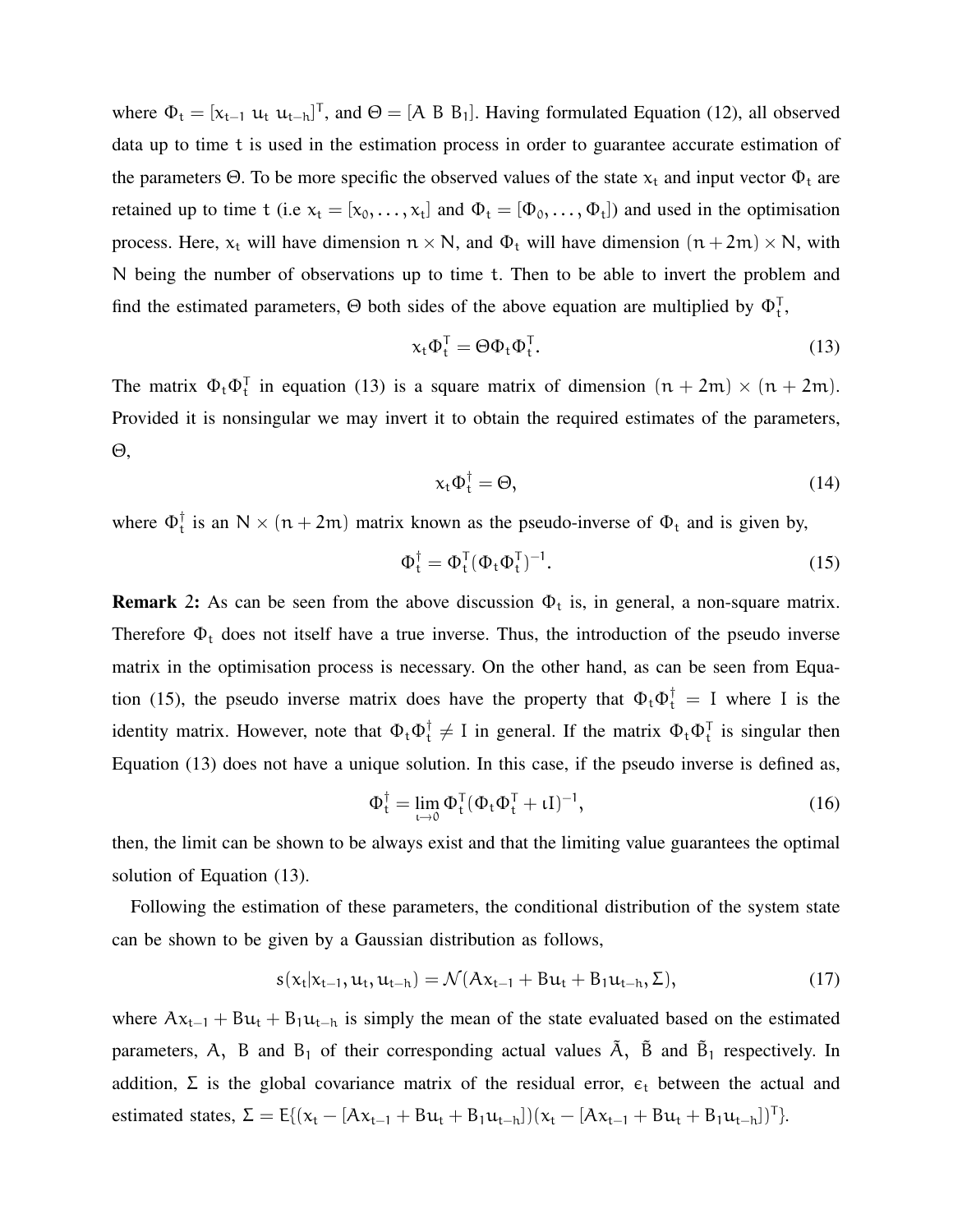# *B. Analytic solution to the Linear Gaussian TDFPD*

Within the FPD control framework, the control objective can be achieved through the specification of the appropriate parameters of the ideal distribution that will realise the desired objectives of the control problem. Therefore, the solution in this section will, without any loss of generality, be demonstrated on regulating the state of the stochastic system where the system is initially in state  $x_0$  and the aim of control is to return the system state to the origin. Thus, given this control objective, for the stochastic system defined in Equation (11), the ideal distribution of the system state is assumed to be given by,

$$
{}^{I}_{S}(\mathbf{x}_{t}|\mathbf{x}_{t-1},\mathbf{u}_{t},\mathbf{u}_{t-h})=\mathcal{N}_{\mathbf{x}_{t}}(0,\Sigma).
$$
 (18)

The zero mean of the ideal distribution reflects the realistic objective of the regulation problem of reaching zero state values and the covariance determines the spread of the state values around zero.

Remark 3: This papers develops the control solution of the time delay control problem for a class of stochastic systems where the noise affecting the system does not depend on the state or control inputs. For this class of systems where the noise affecting the system is independent of the input and/or state, the spread of the state values around the origin will be specified by the covariance of innovations  $\Sigma$  and cannot be made smaller. Therefore, we assume that the desired state covariance is equal to the process noise covariance. For other classes of stochastic systems where the noise affecting the system is dependent on the state or input values, the covariance of the ideal distribution can be specified to be different than the covariance of the system innovations with the aim of designing controllers that reduce the effect of the noise on the dynamics of the system. This has been addressed in our recent work on the development of FPD control methods for stochastic systems with multiplicative noise [Zhou et al, 2019].

Similarly, the ideal distribution of the randomised controller is also assumed to be Gaussian,

$$
{}^{I}c(u_{t}|x_{t-1},u_{t-h})=\mathcal{N}_{u_{t}}(0,\Gamma), \qquad (19)
$$

where Γ determines the admissible range of optimal control inputs. To re-emphasise, the ideal distribution of the randomised controller  ${}^{1}c(u_t|x_{t-1}, u_{t-h})$  specifies the admissible range of optimal control inputs only. It is not used in the selection process of the optimal control input. Optimal control inputs are selected using the distribution of the optimised randomised controller,  $c(u_t|x_{t-1}, u_{t-h})$  which as will be seen from further development is a state feedback controller whose gain matrix satisfies a generalised Riccati equation.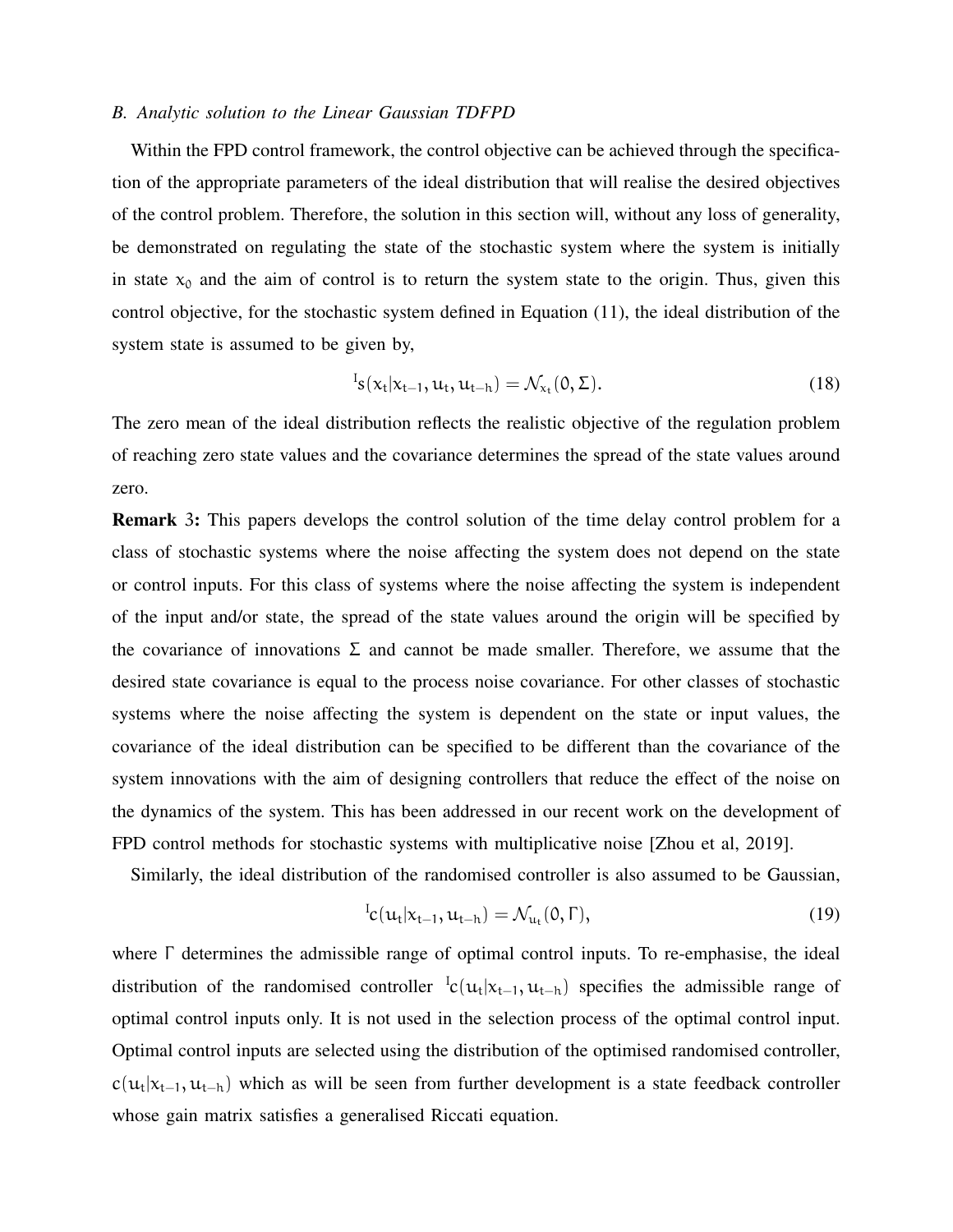Following the above definitions of the pdfs of the system state, its ideal distribution and the ideal distribution of the randomised controller, the derivation of optimal randomised control laws can then be obtained through the evaluation of the optimal performance index,  $-\ln(\gamma(x_{t-1}))$ . This in turn requires the calculation of  $\beta_1(.)$ ,  $\beta_2(.)$ ,  $\beta_3(.)$  and  $\gamma(x_{t-1})$  as defined by Equation (9). The aforementioned, leads to the following theorem.

Theorem 5: The randomised optimal controller minimising the optimal cost-to-go function (5) subject to the pdf of the system dynamics (11) and ideal distributions given by (18) and (19) is

$$
c(\mathbf{u}_t|\mathbf{x}_{t-1},\mathbf{u}_{t-h}) = \mathcal{N}_{\mathbf{u}_t}(\mathbf{v}_t,\Gamma_t),
$$
\n(20)

where

$$
\nu_{t} = -K_{t}x_{t-1} + L_{t},
$$
\n
$$
K_{t} = \Gamma_{t}^{-1}B^{T}(\Sigma^{-1} + M_{t})A,
$$
\n
$$
L_{t} = -\Gamma_{t}^{-1}B^{T}\left\{(\Sigma^{-1} + M_{t})B_{1}u_{t-h} + 0.5g_{t}^{T}\right\} - \Gamma_{t}^{-1}\rho_{t},
$$
\n
$$
\Gamma_{t} = [\Gamma^{-1} + B^{T}(\Sigma^{-1} + M_{t})B]^{-1},
$$
\n
$$
\rho_{t} = B_{1}^{T}(M_{t+h}\bar{\mu}_{t+h} + 0.5g_{t+h}^{T})\delta(t+h),
$$
\n
$$
\bar{\mu}_{t+h} = Ax_{t+h-1} + Bv_{t+h} + B_{1}u_{t}.
$$
\n(21)

In addition,

$$
-\ln(\gamma(x_t)) = 0.5(x_t^{\mathsf{T}} M_t x_t + g_t x_t + \omega_t),\tag{22}
$$

with

$$
M_{t-1} = A^{T} \left\{ (\Sigma^{-1} + M_{t}) - (\Sigma^{-1} + M_{t}) B \Gamma_{t}^{-1} B^{T} (\Sigma^{-1} + M_{t}) \right\} A, \tag{23}
$$

$$
g_{t-1} = A^{T} \Biggl\{ 2(\Sigma^{-1} + M_t) B_1 u_{t-h} + g_t^{T} - 2(\Sigma^{-1} + M_t) B F_t^{-1} B^{T} (\Sigma^{-1} + M_t) B_1 u_{t-h}
$$
(24)

$$
-(\Sigma^{-1} + M_t)B\Gamma_t^{-1}B^{T}g_t^{T} - 2(\Sigma^{-1} + M_t)B\Gamma_t^{-1}\rho_t),
$$
  
\n
$$
\omega_{t-1} = u_{t-h}^{T}B_{1}^{T}(\Sigma^{-1} + M_t)B_{1}u_{t-h} + tr(M_{t}\Sigma) + u_{t-h}^{T}B_{1}^{T}g_t^{T} + \omega_t
$$
  
\n
$$
- u_{t-h}^{T}B_{1}^{T}(\Sigma^{-1} + M_t)B\Gamma_t^{-1}B^{T}(\Sigma^{-1} + M_t)B_{1}u_{t-h} - 0.25g_tB\Gamma_t^{-1}B^{T}g_t^{T} - \rho_t\Gamma_t^{-1}\rho_t
$$
  
\n
$$
- 2u_{t-h}^{T}B_{1}^{T}(\Sigma^{-1} + M_t)B\Gamma_t^{-1}(0.5B^{T}g_t + \rho_t) - g_t^{T}B\Gamma_t^{-1}\rho_t + {\{\nu_{t+h}^{T}B^{T}M_{t+h}\bar{\mu}_{t+h}}\n+ \chi_{t+h-1}^{T}A^{T}M_{t+h}\bar{\mu}_{t+h} + 0.5\nu_{t+h}^{T}B^{T}g_{t+h}^{T} + 0.5\chi_{t+h-1}^{T}A^{T}g_{t+h}^{T} + \omega_{t+h} + tr(M_{t+h}\Sigma)\}\delta(t+h),
$$
\n(25)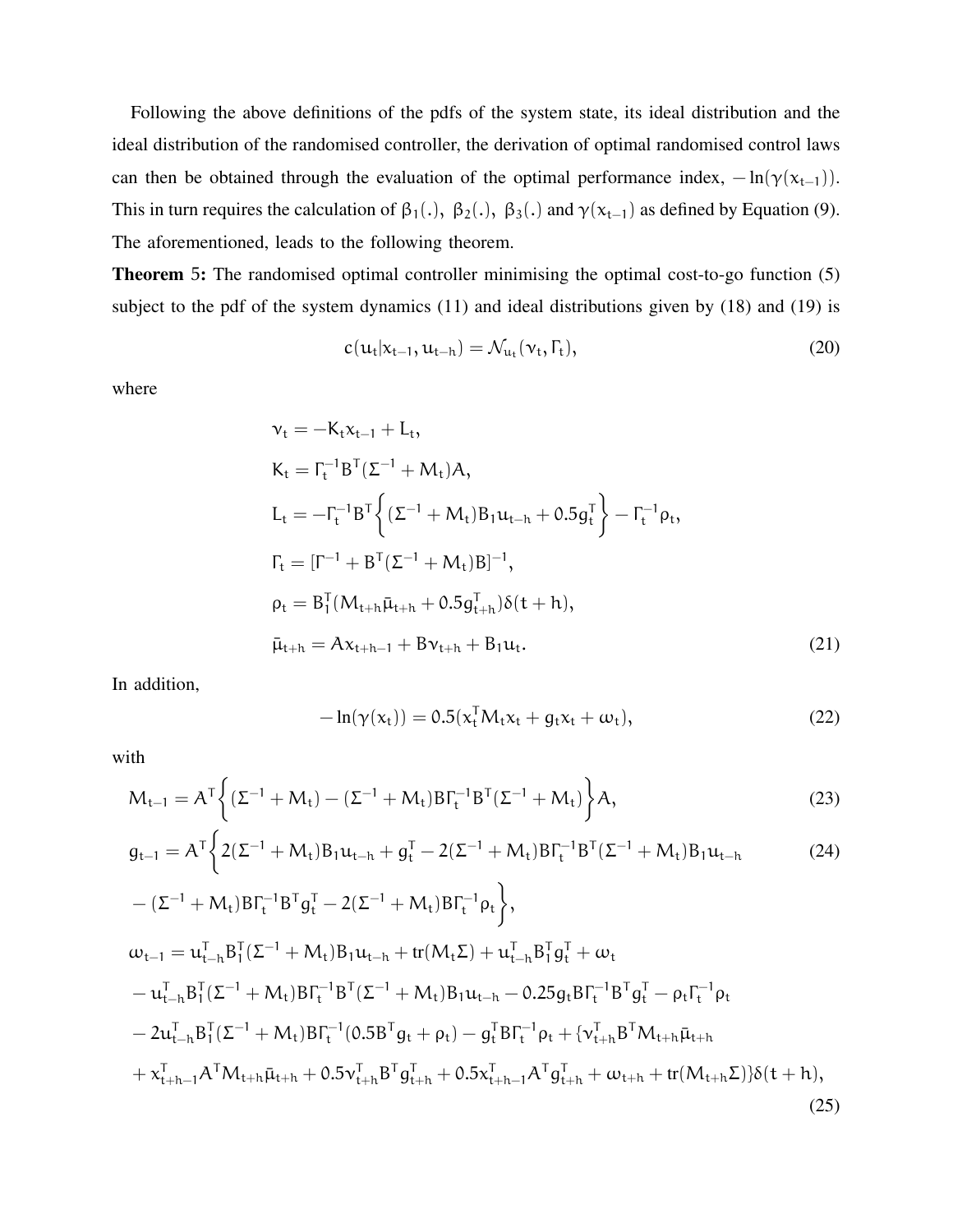is the quadratic cost function.

Proof: The proof is given in Appendix B.

Remark 5: Equation (23) is called the generalised discrete time Riccati equation. It is similar to that obtained for the conventional FPD method. The derivation of Equation (24) is a key modification to the original conventional FPD. The manifestation of this equation is due to the existence of the lagged control input in the system equation. Its solution is dependent on the solution of the Riccati equation (23). Note also that the solution of this equation requires knowledge of future time terms  $\rho_t$  and time delay terms that are dependent on  $u_{t-h}$ .

Remark 6: Compared with the conventional randomised controller in FPD [Karny, 1996], the mean of the derived randomised controller of the TDFPD method is modified by a linear term,  $L_t$  as can be seen from Equation (21). The introduction of this linear term is the consequence of the presence of the lagged control input. This additional linear term in the mean of the optimised control input is also dependent on delayed and future control input values.

As stated in remark 5 and remark 6 the solution of the optimal cost-to-go function as well as the optimal randomised controller requires knowledge of delayed and future control input values, thus rendering the problem hard to solve analytically. The work in [Wang, 2009] introduced an approximation method to obtain the optimal solution of a two point boundary value problem based on LQ control for tracking control problems. The method is called successive approximation approach, SAA. It will be adopted in the current paper to find the numerical solution of the randomised optimal control inputs obtained from the TDFPD method. This numerical solution to the proposed TDFPD method is discussed in the next section.

## *C. Numerical Solution to the Linear Gaussian TDFPD*

The solution to the TDFPD control problem for linear stochastic systems with input delay (10) is given in Equation (21). Using this derived randomised controller, the optimally controlled conditional distribution of the system state conditioned on previous state and control input values can be obtained as follows,

$$
s(x_t|x_{t-1}, u_{t-h}) = \int s(x_t|x_{t-1}, u_t, u_{t-h})c(u_t|x_{t-1}, u_{t-h})du_t
$$
\n(26)

where  $s(x_t|x_{t-1}, u_t, u_{t-h})$  defined in Equation (11) is the Gaussian distribution of the system state, and  $c(u_t|x_{t-1}, u_{t-h})$  defined in Equation (20) is the optimised randomised controller.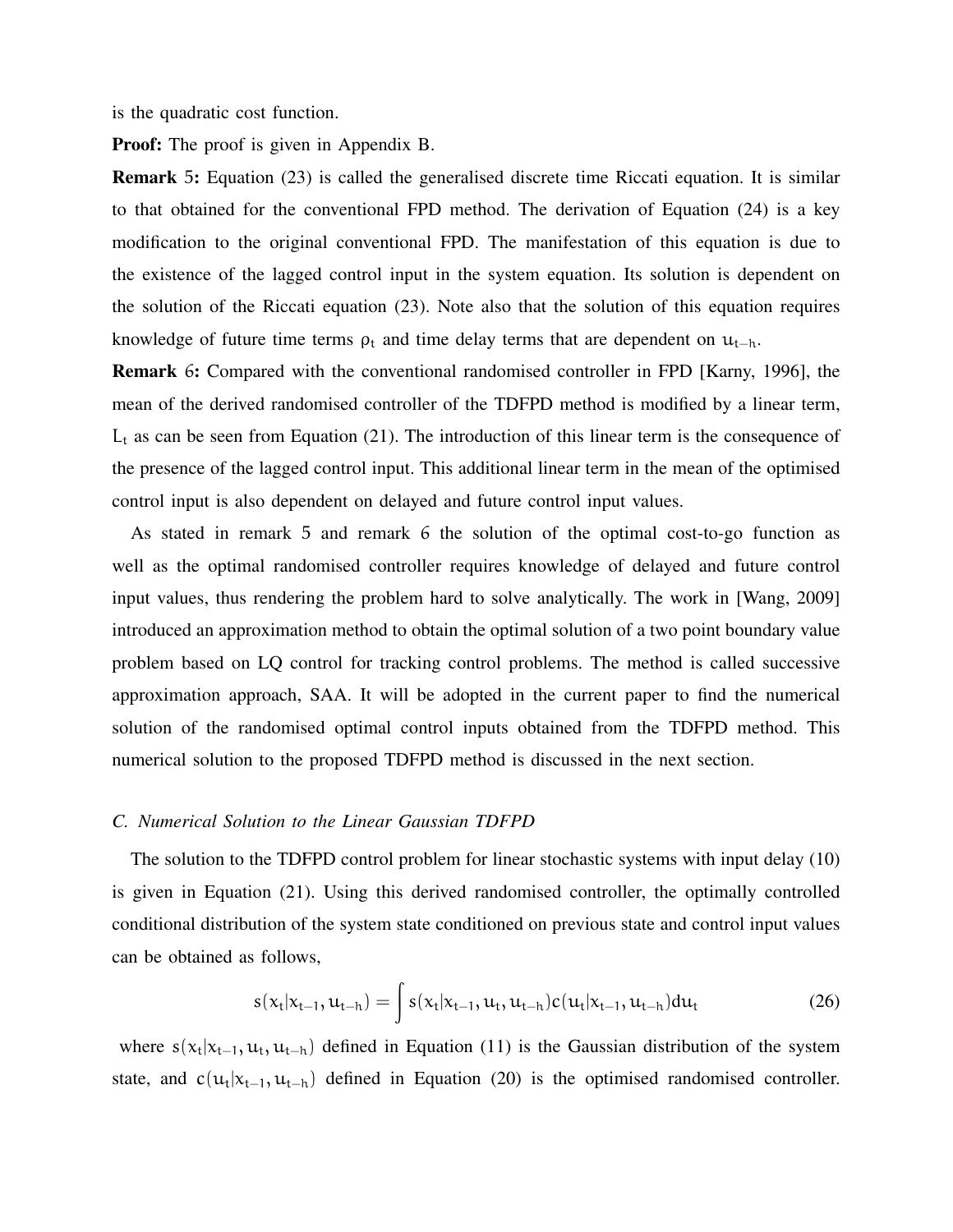Substituting Equations (11) and (20) in Equation (26) and integrating over  $u_t$  yields,

$$
s(x_t|x_{t-1}, u_{t-h}) = \mathcal{N}(\bar{x}_t, \Sigma_t),
$$
  
\n
$$
\bar{x}_t = [I - B\Gamma_t^{-1}B^T(\Sigma^{-1} + M_t)](Ax_{t-1} + B_1u_{t-h}) - 0.5\Gamma_t^{-1}B^Tg_t^T - \Gamma_t^{-1}\rho_t,
$$
  
\n
$$
\Sigma_t = B\Gamma_tB^T + \Sigma.
$$
\n(27)

The approximate solution of the TDFPD control problem can then be obtained by iteratively solving the corresponding difference equations involved in the calculation of the optimal randomised controller. This will be done by implementing a slight variation of the SAA proposed in [Wang, 2009]. This approach is based on iteratively solving a sequence of the corresponding nonhomogeneous linear equations in the LQ control problem where each sequence is solved as a standard numerical problem. Following this approach, the future terms in the optimal control law and corresponding optimality equations are obtained from previous iterations, thus overcoming the requierment of predicting these future values. For more details about the SAA the readers are referred to [Wang, 2009]. The following slight variation of the SAA can be readily applied to the TDFPD control problem for obtaining the approximate solution of the optimal randomised controller,

- 1) Let  $g_{t-1}^{(0)} = 0$ , and  $l = 1$ .
- 2) Estimate the pdf of the stochastic model described by (10) as discussed in Section III-A,
- 3) Solve the Riccati equation,  $M_{t-1}$  using Equation (23),
- 4) Obtain the l-th order vector  $g_{t-}^{(1)}$  $_{t-1}^{(t)}$  using,

$$
g_{t-1}^{(l)} = A^{T} \Big\{ 2(\Sigma^{-1} + M_{t}) B_{1} u_{t-h} + g_{t}^{(l)^{T}} - 2(\Sigma^{-1} + M_{t}) B \Gamma_{t}^{-1} B^{T} (\Sigma^{-1} + M_{t}) B_{1} u_{t-h} - A^{T} (\Sigma^{-1} + M_{t}) B \Gamma_{t}^{-1} B^{T} g_{t}^{(l)^{T}} - 2A^{T} (\Sigma^{-1} + M_{t}) B \Gamma_{t}^{-1} \rho_{t}^{(l-1)} \Big\},
$$
\n(28)

5) Calculate the mean of the optimal randomised controller using,

$$
\begin{aligned} &\nu_t = -\Gamma_t^{-1} B^{\text{T}} (\Sigma^{-1} + M_t) A x_{t-1} - \Gamma_t^{-1} B^{\text{T}} \bigg\{ (\Sigma^{-1} + M_t) B_1 u_{t-h} + 0.5 g_t^{(l)^{\text{T}}} \bigg\} \\ &- \Gamma_t^{-1} \rho_t^{(l-1)}, \end{aligned}
$$

(29)

6) Apply the mean of the optimal randomised controller to the system represented by Equation (10) and evaluate its state value,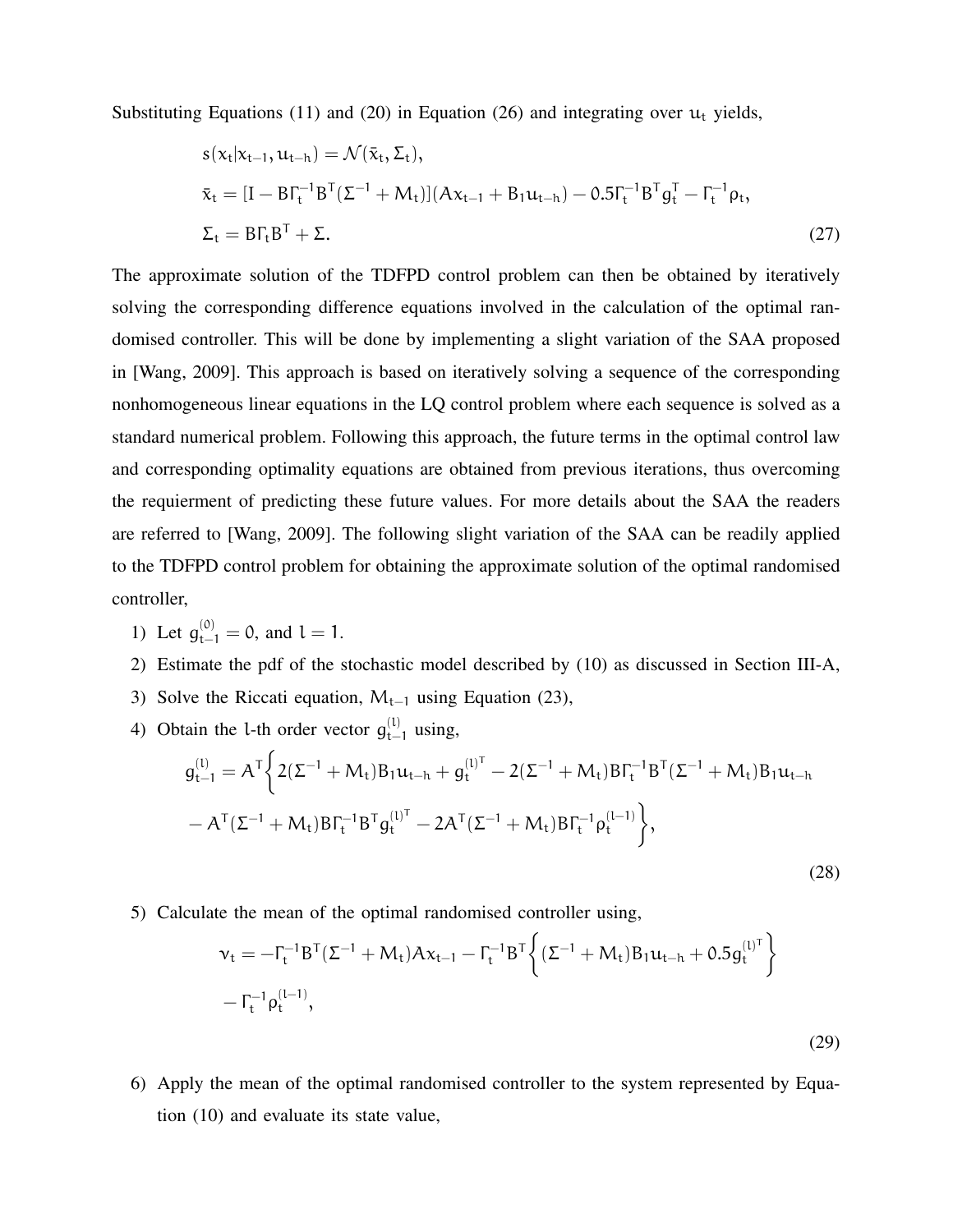- 7) Calculate the value of the performance function using (2),
- 8) If  $\frac{\mathcal{D}^{(1)} \mathcal{D}^{(1-1)}}{\mathcal{D}^{(1)}} < \delta$ , stop. Here δ is a prespecified precession. Else,
- 9) Let  $l = l + 1$  and go to 2).

As can be seen from the above algorithm, the values of the future time terms are obtained from the previous iteration of the optimisation process, thus overcoming the requirement of the prediction of these future terms. This allows the numerical calculation of the randomised optimal control law and its implementation to stochastic systems with time delays.

# IV. NUMERICAL EXAMPLE

Consider the stochastic system (11) with

$$
A = \begin{bmatrix} 0.9 & 0.02 & 0 \\ 0 & 0.92 & 0.01 \\ -0.05 & -0.52 & 0.75 \end{bmatrix}, B = \begin{bmatrix} 0 \\ 0 \\ 0.15 \end{bmatrix}, B_1 = \begin{bmatrix} 0 \\ 0 \\ 0.2 \end{bmatrix},
$$
(30)  

$$
\Sigma = 0.0001, x_0 = \begin{bmatrix} 0.2 \\ -0.5 \\ 1.0 \end{bmatrix}.
$$
(31)

In order to rigorously test the efficiency of the proposed TDFPD control method, three different simulations are carried out. In the first two simulations, different time delays are considered, while in the third simulation the proposed TDFPD is tested when the algorithm assumes a different time delay, h' than the actual time delay, h of the stochastic system.

Simulation 1: In this simulation study, the time delay h is taken to be equal to 10. In addition, the initial values  $u_i$ ,  $i = -10, \ldots, 0$  are all taken to be equal to zero. For comparison purposes two sets of experiments were conducted. In the first set of experiments, the system is controlled using the TDFPD control approach for systems with delays as discussed in Section III. In the second experiment the system is controlled using the conventional FPD without consideration of time delays [Herzallah, 2011]. For fair comparison, both experiments assume that the system is initially in state  $x_0$  as given in (31) and the objective of their respective randomised controllers is to bring the state back to zero. As such the ideal distribution of the randomised controllers of both approaches is taken to be Gaussian with zero mean and  $\Gamma = 0.1$  covariance. In addition, the system parameters are assumed to be unknown in both experiments thus estimated online following the method discussed in Section III-A.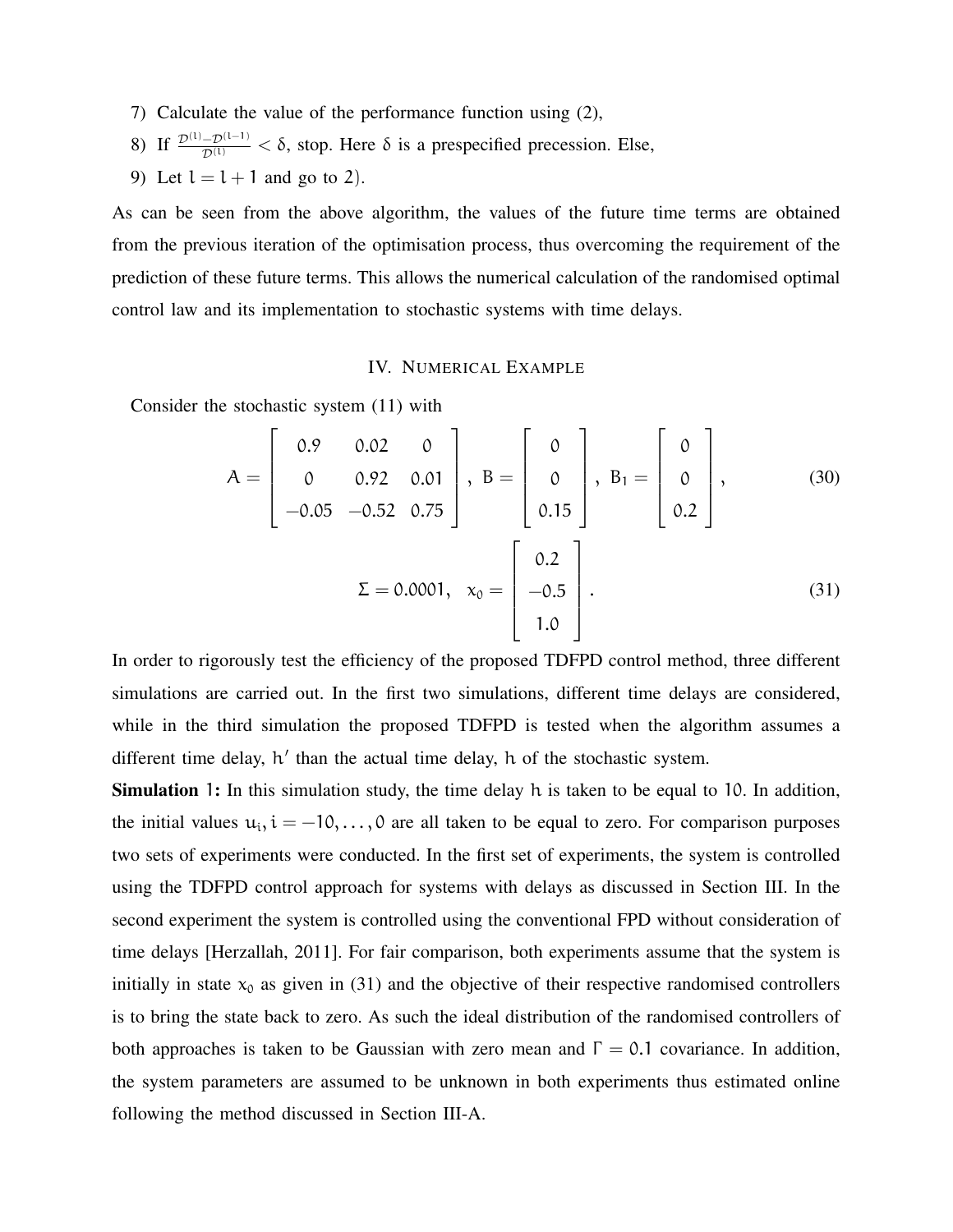During testing, the optimal control signal,  $u_t$  is generated at each time instant, t from the derived randomised controllers of the conventional FPD and the TDFPD approaches. This optimal control signal is then forwarded to the plant which is specified by the parameters given in Equations (30) and (31) and the system output,  $x_t$  is measured. Figure 1, (a)-(c) and (d) shows histories of the TDFPD and conventional FPD states and control efforts respectively. As can be seen from the figure, both of the TDFPD and conventional FPD approaches managed to regularise the state of the system around zero as required. However, a better performance is achieved from the TDFPD method which shows minimal overshoot compared to the conventional FPD method. Moreover, the minimum cost-to-go function value is found to be considerably lower from the TDFPD method compared to that of the conventional FPD method. For the TDFPD controller,  $-\ln(\gamma(x_{t-1}))$  is found to be 101.772, while for the FPD approach it is equal to 503.4352. This is expected due to the lack of consideration of the lagged control input in the conventional FPD method. In the TDFPD method on the other hand the optimal randomised controller is derived such that the cost of the future control input due to the presence of its lagged value in the system equations is taken into consideration. This provides better anticipatory planning, thus consequently improves the performance of the derived optimal control law from the developed TDFPD method.

Simulation Study 2: In this simulation study, the time delay, h is increased to 30 with all previous input values,  $u_i$ ,  $i = -30, \ldots, 0$  taken to be equal to zero. This study shows that the proposed TDFPD controller performs better again with a considerably lower minimum cost-togo function value,  $-\ln(\gamma(x_{t-1}))$ . For TDFPD,  $-\ln(\gamma(x_{t-1}))$  is equal to 101.78, while for the FPD approach it is equal to 518.891.

Simulation Study 3: This last simulation study tests the proposed TDFPD control method when it assumes a different time delay, h' than the actual time delay, h of the stochastic system. Here the actual time delay h of the stochastic system is taken to be equal to 10 with all previous input values  $u_i$ ,  $i = -10, \ldots, 0$  being uniformly generated from the interval  $(0, 1)$ . However, the proposed TDFPD control is implemented for different time delays to see the effect of the uncertainty of knowing the actual time delay of the stochastic system on its performance. The proposed TDFPD is implemented with time delays,  $h'$  equal to  $(1, 2, 3, 4, \ldots, 20)$  and the results are obtained. The value of the minimum cost-to-go function,  $-\ln(\gamma(x_{t-1}))$  versus the assumed time delay  $h'$  is shown in Figure 2. The figure shows that when  $h' < h$ , the value of the minimum cost-to-go function,  $-\ln(\gamma(x_{t-1}))$  is comparable to that when  $h' = h$ . This is expected because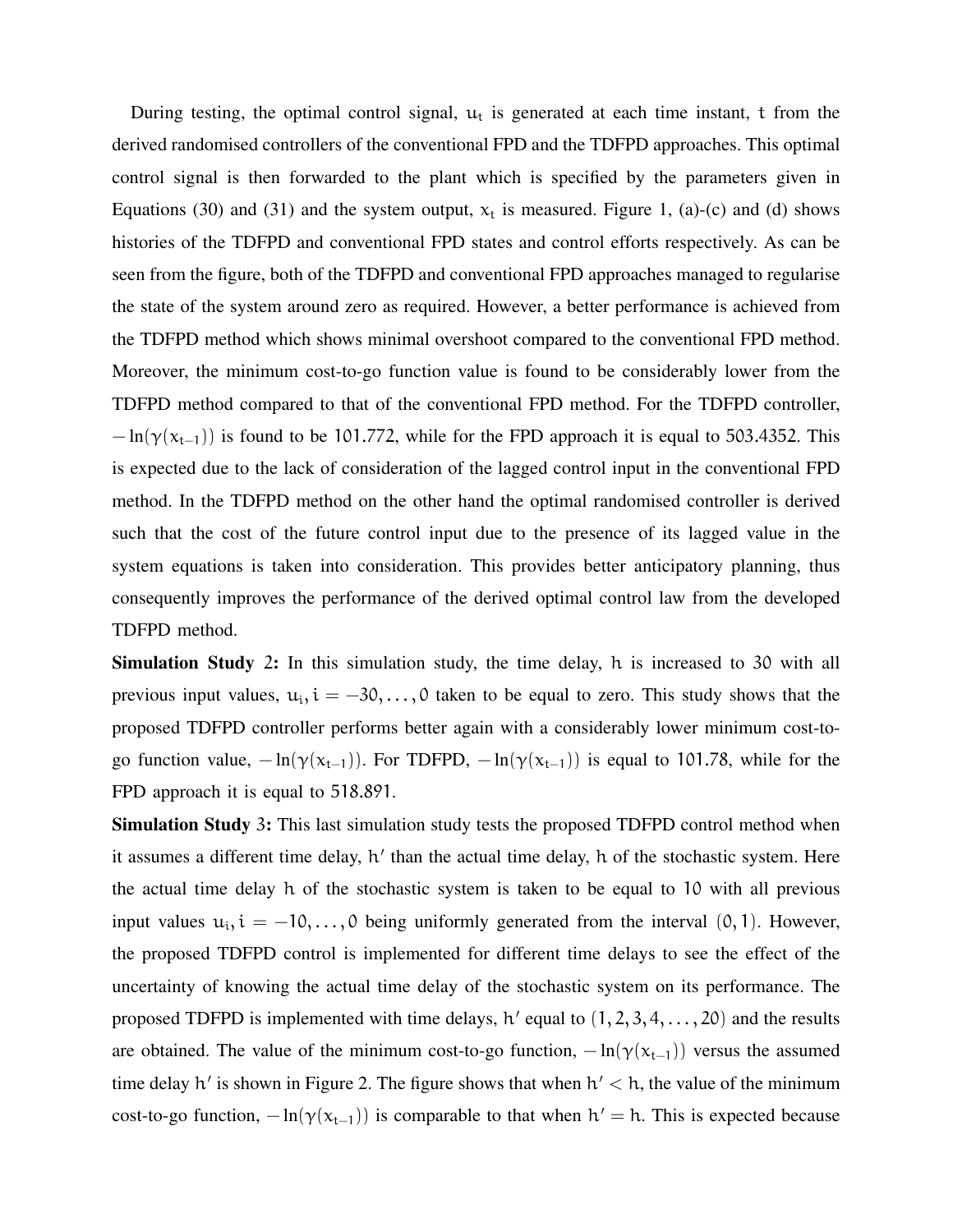

Fig. 1. The state and control inputs of the simulated linear stochastic system with input delay using the FPD and TDFPD control methods: (a) the first state of the stochastic system from the TDFPD shown in solid red and from the FPD shown in dashed blue. (b) the second state of the stochastic system from the TDFPD shown in solid red and from the FPD shown in dashed blue. (c) the third state of the stochastic system from the TDFPD shown in solid red and from the FPD shown in dashed blue. (d) the control effort from the TDFPD shown in solid red and from the FPD shown in dashed blue.

as can be seen from Equation (21) the controller will start adding corrections through the  $L_t$  term earlier assuming shorter delays in the input and therefore accounting for an earlier delayed input than the actual delay of the system. However, when  $h' > h$ , the corrections are added later than the actual delay of the system, ignoring its effect. Therefore, in this case the minimum cost-to-go function,  $-\ln(\gamma(x_{t-1}))$  shows larger values compared to that when  $h' = h$ . In addition, when  $h' = h \pm 3$  the minimum cost-to-go function value,  $-h(\gamma(x_{t-1}))$  does not show noticeable variation, with its value continuing to fluctuate around 398.2656 (the value when the time delay is equal to 10).

if the violation of the assumption is not too much, the result will be very close to the baseline.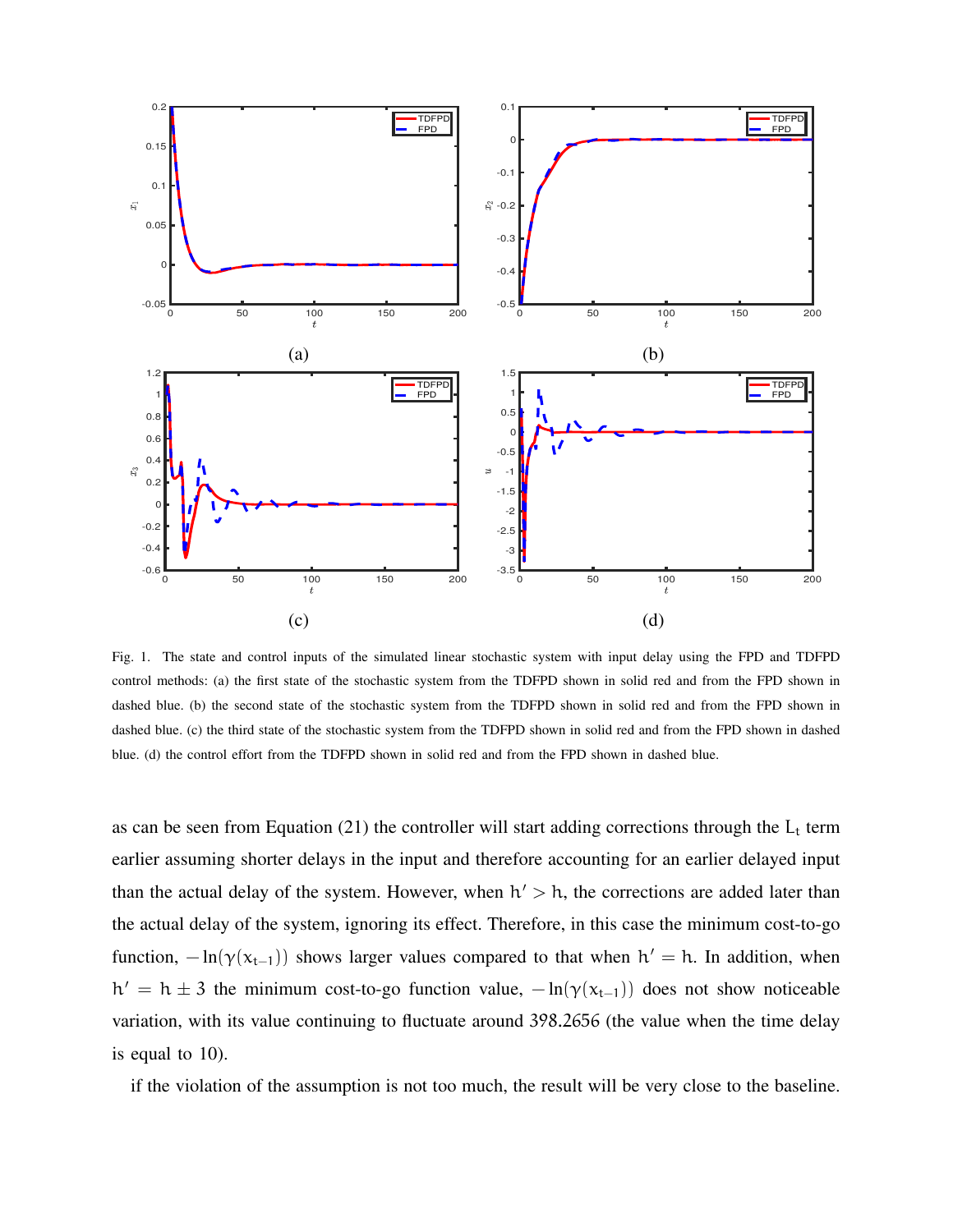

Fig. 2. The effect of the uncertainty in knowing the actual value of the time delay.

# V. CONCLUSION

This paper studied the design of a randomised controller and optimisation problems for stochastic discrete time systems with input delay. The general solution of stochastic systems that can be described by arbitrary distribution functions is derived and a closed form of the optimal randomised controller is obtained. The derived results are then demonstrated on linear Stochastic discrete time systems and the analytic solution of the linear optimal randomised controller is obtained. This obtained results show that the optimal solution for linear stochastic discrete time systems is different and much more complicated than that of the standard solution of the FPD control approach without input delay. The obtained solution still involves solving a generalised Riccati equation, but it also requires the solution of a new vector that takes delayed and future control values into consideration. In addition, the derived linear optimal randomised controller is a state feedback controller but with an additional linear term considering delayed and future inputs. Finally, although the current study considered stochastic systems with single input delay, the methodology presented in this paper provides a pedagogical methodology for the optimisation of control inputs for stochastic systems with multiple input and or state delays. Future work will discuss and demonstrate the extension of the proposed method when the considered control system has multiple input and or state delays. In addition, although this paper restricts its focus on systems with fixed time delays, the extension of the proposed solution to random and variable time delays will also be sought.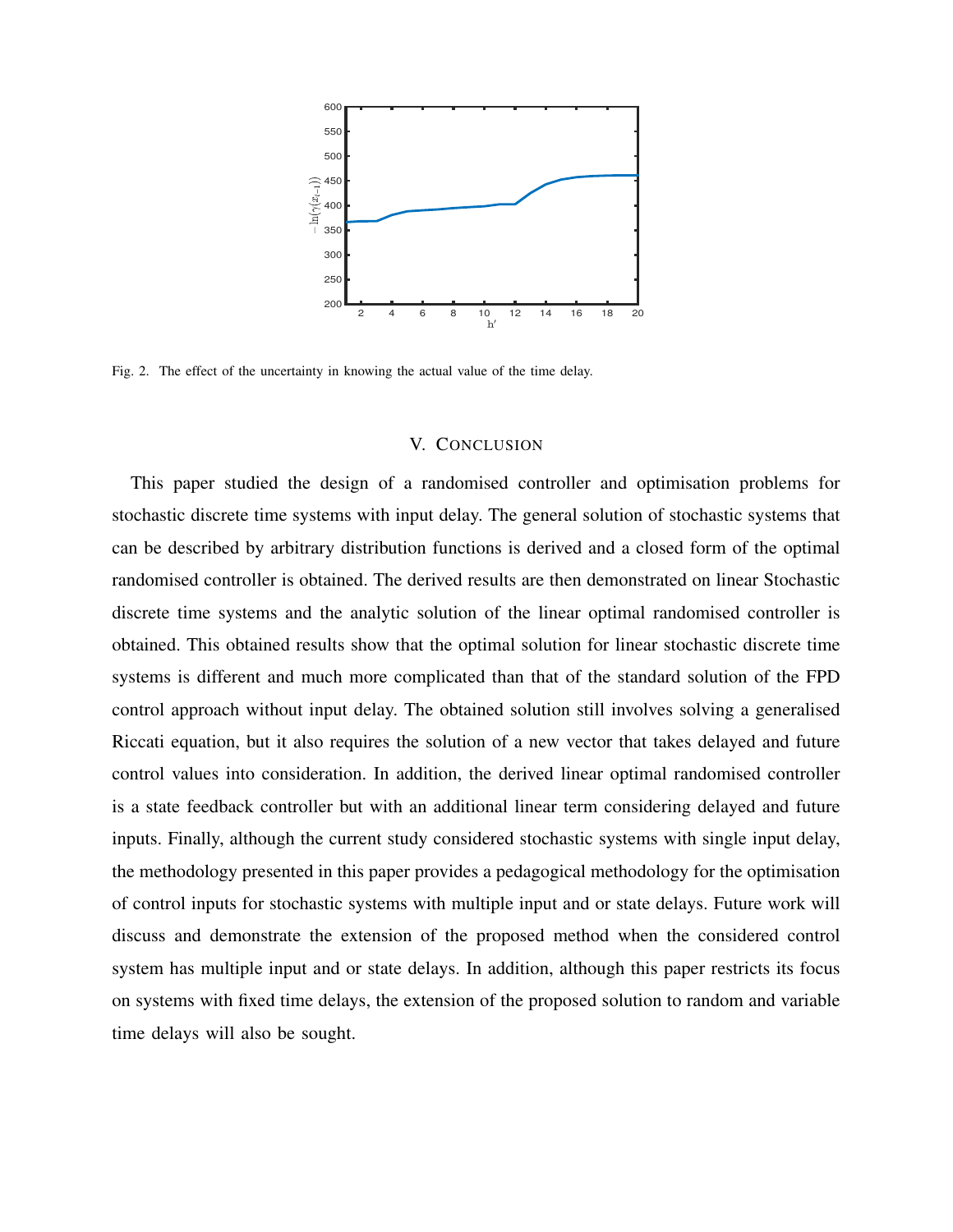## **APPENDIX**

# *A. Proof of Theorem* 1

For the stochastic system with input delay as described by  $(1)$ , the control input  $u_t$  regulates the system by applying the values of  $u_t$  at the current time t as well as a delayed time moment  $t - h$ . This assumes that the current system state depends not only on the current value of the control input  $u_t$ , but also on its values at certain time lag h. As stated earlier, the objective of the optimal control problem is to find a randomised optimal control input  $c(u_t|x_{t-1}, u_{t-h})$ ,  $t \in [t_0, T]$  that minimises the cost-to-go function specified in (5). To consider the effect of the delayed control input on future state values, the summation given in (5) can be expanded to be written as follows,

$$
- \ln(\gamma(x_{t-1})) = \min_{c(u_{\tau}|x_{\tau-1}, u_{\tau-h})} \left[ \sum_{\tau=t}^{T} \int f(\mathcal{X}_{\tau}|x_{t-1})
$$
  
\n
$$
\times \ln \left( \frac{s(x_{\tau}|x_{\tau-1}, u_{\tau}, u_{\tau-h})c(u_{\tau}|x_{\tau-1}, u_{\tau-h})}{s(x_{\tau}|x_{\tau-1}, u_{\tau}, u_{\tau-h})c(u_{\tau}|x_{\tau-1}, u_{\tau-h})} \right) + ...
$$
  
\n
$$
+ f(\mathcal{X}_{t+h}|x_{t-1}) \sum_{\tau=t+h+1}^{T} \int f(\mathcal{X}_{\tau}|x_{t-1})
$$
  
\n
$$
\times \ln \left( \frac{s(x_{\tau}|x_{\tau-1}, u_{\tau}, u_{\tau-h})c(u_{\tau}|x_{\tau-1}, u_{\tau-h})}{s(x_{\tau}|x_{\tau-1}, u_{\tau,h})c(u_{\tau}|x_{\tau-1}, u_{\tau-h})} \right) d(\mathcal{X}_{\tau}) d(\mathcal{X}_{\tau}). \tag{32}
$$

The expanded form in (32) explicitly shows the future cost of the lagged control input as represented by the second summation starting at  $\tau = t + h + 1$ . Using the dynamic programming principle of optimality, the minimisation of the above equation can be done in two stages. The first stage considers the control input at time t and the second stage considers the control over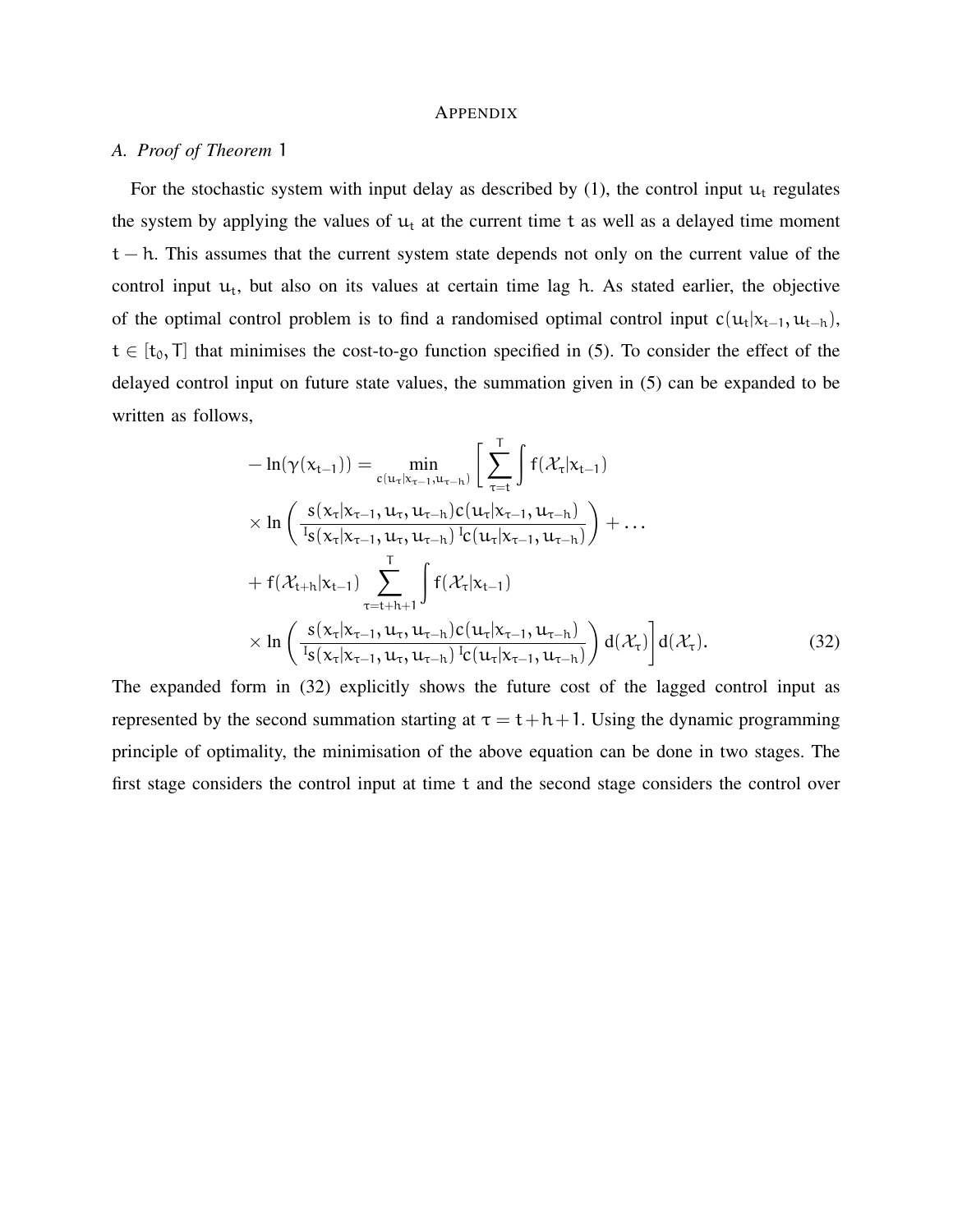the remaining period. This can be represented mathematically as follows,

$$
-\ln(\gamma(x_{t-1})) = \min_{c(u_{t}|x_{t-1},u_{t-h})} \left\{ \min_{c(u_{\tau}|x_{\tau-1},u_{\tau-h})} f(\mathcal{X}_{t}|x_{t-1})
$$
  
\n
$$
\times \left[ \ln \left( \frac{s(x_{t}|x_{t-1},u_{t},u_{t-h})c(u_{t}|x_{t-1},u_{t-h})}{I_{s}(x_{t}|x_{t-1},u_{t},u_{t-h})I_{c}(u_{t}|x_{t-1},u_{t-h})} \right) \right.\n+ \sum_{\tau=t+1}^{T} \int f(\mathcal{X}_{\tau}|x_{\tau-1},u_{\tau},u_{\tau-h})c(u_{\tau}|x_{\tau-1},u_{\tau-h}) \right) d(\mathcal{X}_{\tau}) + \dots
$$
  
\n
$$
\times \ln \left( \frac{s(x_{\tau}|x_{\tau-1},u_{\tau},u_{\tau-h})c(u_{\tau}|x_{\tau-1},u_{\tau-h})}{I_{s}(x_{\tau}|x_{\tau-1},u_{\tau,h})I_{c}(u_{\tau}|x_{\tau-1},u_{\tau-h})} \right) d(\mathcal{X}_{\tau}) + \dots
$$
  
\n+  $f(\mathcal{X}_{t+h}|x_{t-1}) \sum_{\tau=t+h+1}^{T} \int f(\mathcal{X}_{\tau}|x_{t-1})$   
\n
$$
\times \ln \left( \frac{s(x_{\tau}|x_{\tau-1},u_{\tau},u_{\tau-h})c(u_{\tau}|x_{\tau-1},u_{\tau-h})}{I_{s}(x_{\tau}|x_{\tau-1},u_{\tau,h})I_{c}(u_{\tau}|x_{\tau-1},u_{\tau-h})} d(\mathcal{X}_{\tau}) \right] d(\mathcal{X}_{\tau},\mathcal{X}_{\tau}) \right\}.
$$
(33)

Using the definition of the minimum cost to go function given in (5), observing that the last two terms in the above equation are independent of the optimised control, and noting that the last term in the above equation is zero when  $t = T - h$ ,  $T - h + 1$ , ... Equation (33) simplifies to give Equation (6). This completes the proof.

## *B. Proof of Theorem* 2

The proof of Theorem 3 can be shown by calculating the various elements that were given in Theorem 2, Equation (9). The evaluation of  $\beta_1(u_t, x_{t-1}, u_{t-h})$  can be obtained as follows,

$$
\beta_1(u_t, x_{t-1}, u_{t-h}) = \int \mathcal{N}_{x_t}(Ax_{t-1} + Bu_t + B_1u_{t-h}, \Sigma) \Big\{-0.5[x_t - (Ax_{t-1} + Bu_t + B_1u_{t-h})]^T \Sigma^{-1}\Big\}
$$
  
\n
$$
[x_t - (Ax_{t-1} + Bu_t + B_1u_{t-h})] + 0.5x_t^T \Sigma^{-1} x_t \Big\} dx_t,
$$
  
\n
$$
= 0.5(Ax_{t-1} + Bu_t + B_1u_{t-h})^T \Sigma^{-1} (Ax_{t-1} + Bu_t + B_1u_{t-h}). \tag{34}
$$

The evaluation of  $\beta_2(\mu_t, x_{t-1}, \mu_{t-h})$  is based on the assumed quadratic form of  $-\ln(\gamma(x_t))$ defined in Equation (22). This quadratic form of the optimal cost-to-go function will be verified by backward induction, where  $M_{t-1}$  and  $g_{t-1}$  will be obtained recursively as will be shown below. With the assumed quadratic form of  $-\ln(\gamma(x_t))$  we obtain,

$$
\beta_2(u_t, x_{t-1}, u_{t-h}) = \int \mathcal{N}_{x_t}(Ax_{t-1} + Bu_t + B_1u_{t-h}, \Sigma) \left\{ 0.5x_t^T M_t x_t + 0.5g_t x_t + 0.5\omega_t \right\} dx_t
$$
  
= 0.5 $(Ax_{t-1} + Bu_t + B_1u_{t-h})^T M_t (Ax_{t-1} + Bu_t + B_1u_{t-h}) + 0.5tr(M_t\Sigma)$   
+ 0.5 $\omega_t + 0.5g_t (Ax_{t-1} + Bu_t + B_1u_{t-h}).$  (35)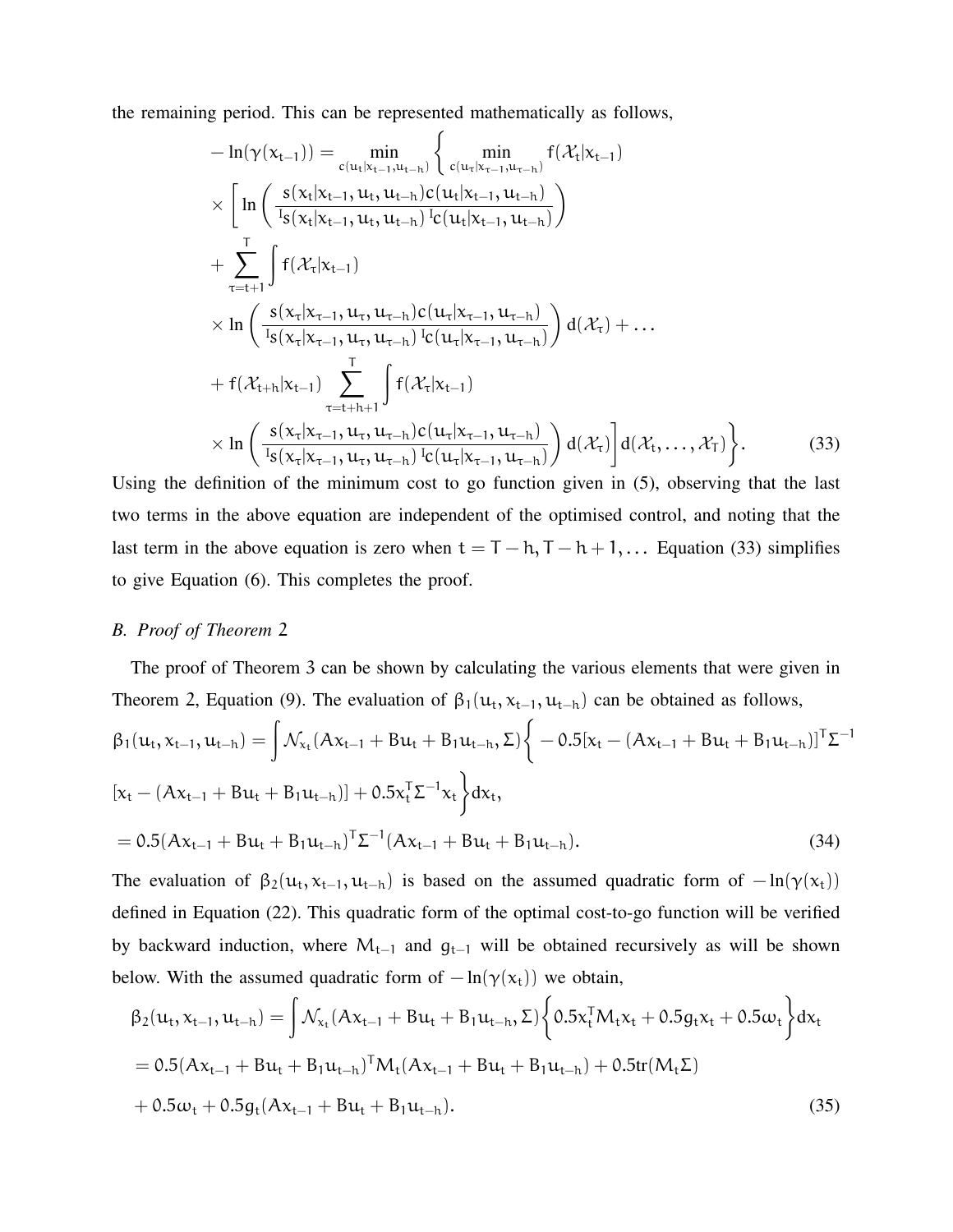The evaluation of  $\beta_3(u_{t+h}, x_{t+h-1}, u_t)$  is also based on the assumed quadratic form of  $-\ln(\gamma(x_t))$ . It is evaluated to give,

$$
\beta_{3}(u_{t+h}, x_{t+h-1}, u_{t}) = \iint \mathcal{N}_{x_{t}}(Ax_{t-1} + Bu_{t} + B_{1}u_{t-h}, \Sigma) \mathcal{N}_{x_{t+h}}(Ax_{t+h-1} + Bu_{t+h} + B_{1}u_{t}, \Sigma)
$$
\n
$$
\begin{cases}\n0.5x_{t+h}^{T}M_{t+h}x_{t+h} + 0.5g_{t+h}x_{t+h} + 0.5\omega_{t+h}\right\}d(x_{t}, x_{t+h}) \\
= 0.5(Ax_{t+h-1} + Bu_{t+h} + B_{1}u_{t})^{T}M_{t+h}(Ax_{t+h-1} + Bu_{t+h} + B_{1}u_{t}) \\
+ 0.5tr(M_{t+h}\Sigma) + 0.5\omega_{t+h} + 0.5g_{t+h}(Ax_{t+h-1} + Bu_{t+h} + B_{1}u_{t}), \\
= u_{t}^{T}B_{1}^{T}M_{t+h}\mu_{t+h} + 0.5u_{t}^{T}B_{1}^{T}g_{t+h}^{T} + 0.5tr(M_{t+h}\Sigma) + 0.5\omega_{t+h} + u_{t+h}^{T}B^{T}M_{t+h}\mu_{t+h} + x_{t+h-1}^{T}A^{T}M_{t+h}\mu_{t+h} + 0.5u_{t+h}^{T}B_{1}^{T}g_{t+h}^{T} + 0.5x_{t+h-1}^{T}A^{T}g_{t+h}^{T}.\n\end{cases}
$$
\n(36)

The function  $\gamma(x_{t-1})$  can also be calculated as given in Theorem 2. It is given by,

$$
\gamma(x_{t-1}) = \int \mathcal{N}_{u_t}(0, \Gamma) \exp \left\{-0.5 \left( \left[ Ax_{t-1} + Bu_t + B_1 u_{t-h} \right]^T \Sigma^{-1} \left[ Ax_{t-1} + Bu_t + B_1 u_{t-h} \right] \right] \right\}+ \left[ Ax_{t-1} + Bu_t + B_1 u_{t-h} \right]^T M_t \left[ Ax_{t-1} + Bu_t + B_1 u_{t-h} \right] + g_t (Ax_{t-1} + Bu_t + B_1 u_{t-h}) + tr(M_t \Sigma) + \omega_t + \int c(u_{t+h} |u_t, x_{t+h}) \left[ tr(M_{t+h} \Sigma) + \omega_{t+h} + 2u_t^T B_1^T M_{t+h} \mu_{t+h} + u_t^T B_1^T g_{t+h}^T \right. + 2u_{t+h}^T B^T M_{t+h} \mu_{t+h} + 2x_{t+h-1}^T A^T M_{t+h} \mu_{t+h} + u_{t+h}^T B^T g_{t+h}^T + x_{t+h-1}^T A^T g_{t+h}^T \right] \delta(t+h) du_{t+h} \Big) \Big\} du_t = \exp \left\{-0.5 \left( x_{t-1}^T A^T (\Sigma^{-1} + M_t) A x_{t-1} + u_{t-h}^T B_1^T (\Sigma^{-1} + M_t) B_1 u_{t-h} \right. + 2x_{t-1}^T A^T (\Sigma^{-1} + M_t) B_1 u_{t-h} + tr(M_t \Sigma) + x_{t-1}^T A^T g_t^T + u_{t-h}^T B_1^T g_t^T + \omega_t + \{\omega_{t+h} + tr(M_{t+h} \Sigma) \right. + 2v_{t+h}^T B^T M_{t+h} \bar{\mu}_{t+h} + 2x_{t+h-1}^T A^T M_{t+h} \bar{\mu}_{t+h} + v_{t+h}^T B^T g_{t+h}^T + x_{t+h-1}^T A^T g_{t+h}^T) \delta(t+h) \Big) \Big\} + \int \exp \left\{-0.5 \left( u_t^T [\Gamma^{-1} + B^T (\Sigma^{-1} + M_t) B] u_t \right. + 2u_t^T B^T (\Sigma^{-1} + M_t) (Ax_{t-1} + B_1 u_{t-h}) + u_t^T B^T g_t^T + 2u_t^T
$$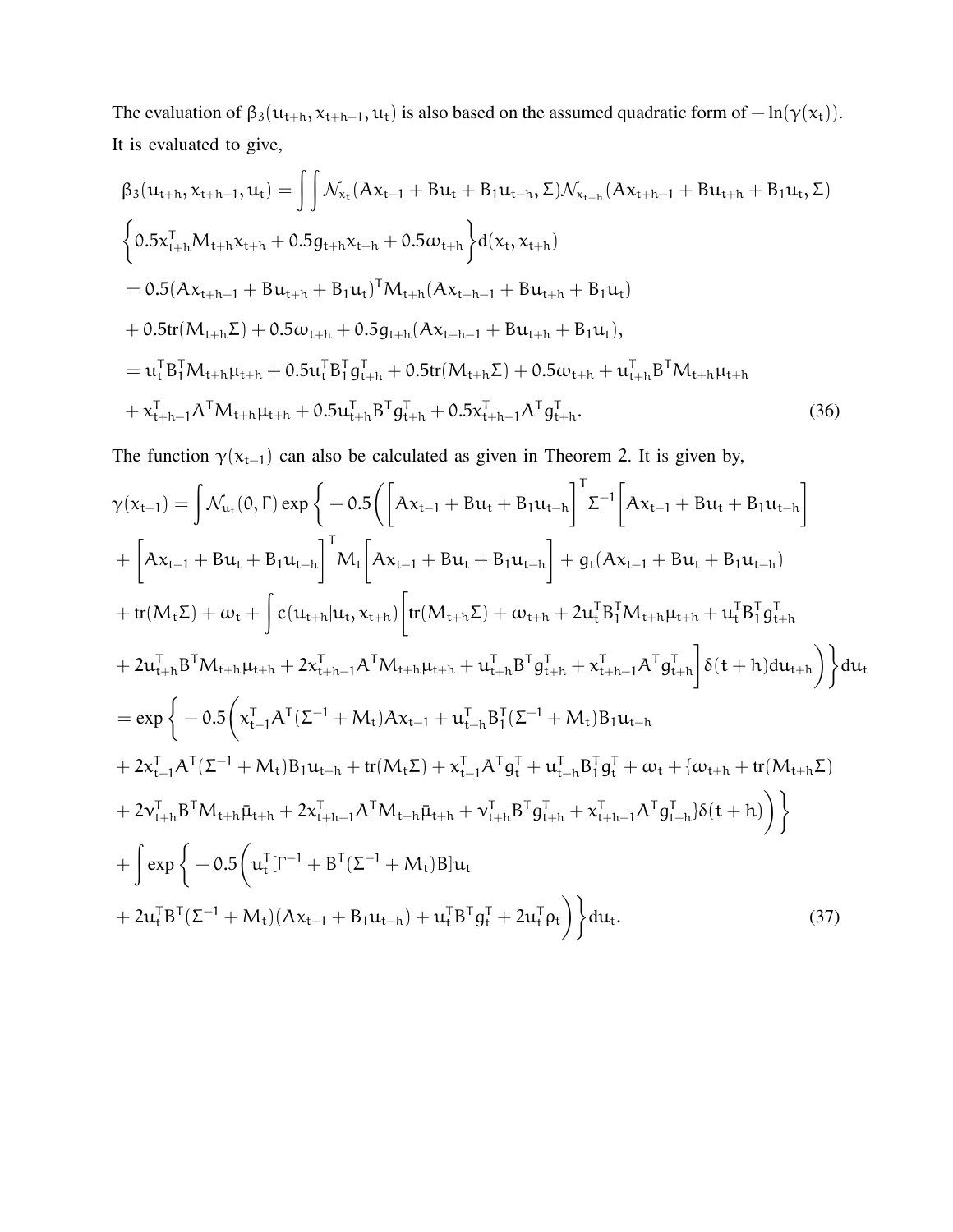Complete the square with respect to  $u_t$  and integrate yields,

$$
\gamma(x_{t-1}) = \exp\left\{-0.5\left(x_{t-1}^{T}A^{T}(\Sigma^{-1}+M_{t})Ax_{t-1}+u_{t-h}^{T}B_{1}^{T}(\Sigma^{-1}+M_{t})B_{1}u_{t-h} + 2x_{t-1}^{T}A^{T}(\Sigma^{-1}+M_{t})B_{1}u_{t-h}+tr(M_{t}\Sigma)+x_{t-1}^{T}A^{T}g_{t}^{T}+u_{t-h}^{T}B_{1}^{T}g_{t}^{T}+\omega_{t}+\{\omega_{t+h}\}+tr(M_{t+h}\Sigma)+2v_{t+h}^{T}B^{T}M_{t+h}\bar{\mu}_{t+h}+2x_{t+h-1}^{T}A^{T}M_{t+h}\bar{\mu}_{t+h}+v_{t+h}^{T}B^{T}g_{t+h}^{T} + x_{t+h-1}^{T}A^{T}g_{t+h}^{T}\delta(t+h)-\left[B^{T}(\Sigma^{-1}+M_{t})(Ax_{t-1}+B_{1}u_{t-h})+0.5B^{T}g_{t}^{T}+\rho_{t}\right]^{T} \times\Gamma_{t}^{-1}\left[B^{T}(\Sigma^{-1}+M_{t})(Ax_{t-1}+B_{1}u_{t-h})+0.5B^{T}g_{t}^{T}+\rho_{t}\right]\right)\}.
$$
\n(38)

Taking the − ln of both sides of the above equation and noting that  $-\ln(\gamma(x_{t-1})) = 0.5(x_{t-1}^T M_{t-1}x_{t-1}+)$  $g_{t-1}x_{t-1} + \omega_{t-1}$ , yield the results given in Equations (23), (24), and (25). To be more specific equating quadratic, linear and constant terms from the left and right hand sides of the above equation gives  $M_{t-1}$ ,  $g_{t-1}$  and  $\omega_{t-1}$  as defined by Equations (23), (24), and (25) respectively. This proves the claimed quadratic nature of the performance function.

Similarly, the optimal randomised control law can be obtained as specified in Theorem 2. Using Equations (34), (35), (36) and (38) in Equation (8) of Theorem 2 and simplifying, yields,

$$
c(u_t|x_{t-1}, u_{t-h}) = \exp\left\{-0.5\left(u_t^T[\Gamma^{-1} + B^T(\Sigma^{-1} + M_t)B]u_t + 2u_t^TB^T(\Sigma^{-1} + M_t)(Ax_{t-1} + B_1u_{t-h}) + u_t^TB^Tg_t^T + 2u_t^T\rho_t + \left[B^T(\Sigma^{-1} + M_t)(Ax_{t-1} + B_1u_{t-h}) + 0.5B^Tg_t^T + \rho_t\right]^T\right\}\n\times \Gamma_t^{-1}\left[B^T(\Sigma^{-1} + M_t)(Ax_{t-1} + B_1u_{t-h}) + 0.5B^Tg_t^T + \rho_t\right]\right)\n\tag{39}
$$

Completing the square in Equation (39) with respect to  $u_t$  gives the randomised controller defined in Equation (20) with  $v_t$ ,  $\Gamma_t$  and  $\rho_t$  as defined in Equation (21).

### **REFERENCES**

- [Chyung, 1969] Chyung, D., (1969), Discrete systems with delays in control. *IEEE Transactions on Automatic Control*, 14(2): 196–197.
- [Kojima and Shijima, 2003] Kojima, A. & Shijima, S., (2003), Formulas on preview and delayed h<sup>∞</sup> control. *Proceedings of the 42th IEEE CDC*, Hawaii. 6532–6538.
- [Pindyck, 1972] Pindyck, R. S., (1972), The discrete-time tracking problem with a time delay in the control. *IEEE Transactions on Automatic Control*, 17(3): 397–398.
- [Wang, 1975] Wang, P., (1975), Optimal control of discrete time systems with time lag control. *IEEE Transactions on Automatic Control*, 20(3): 425–426.